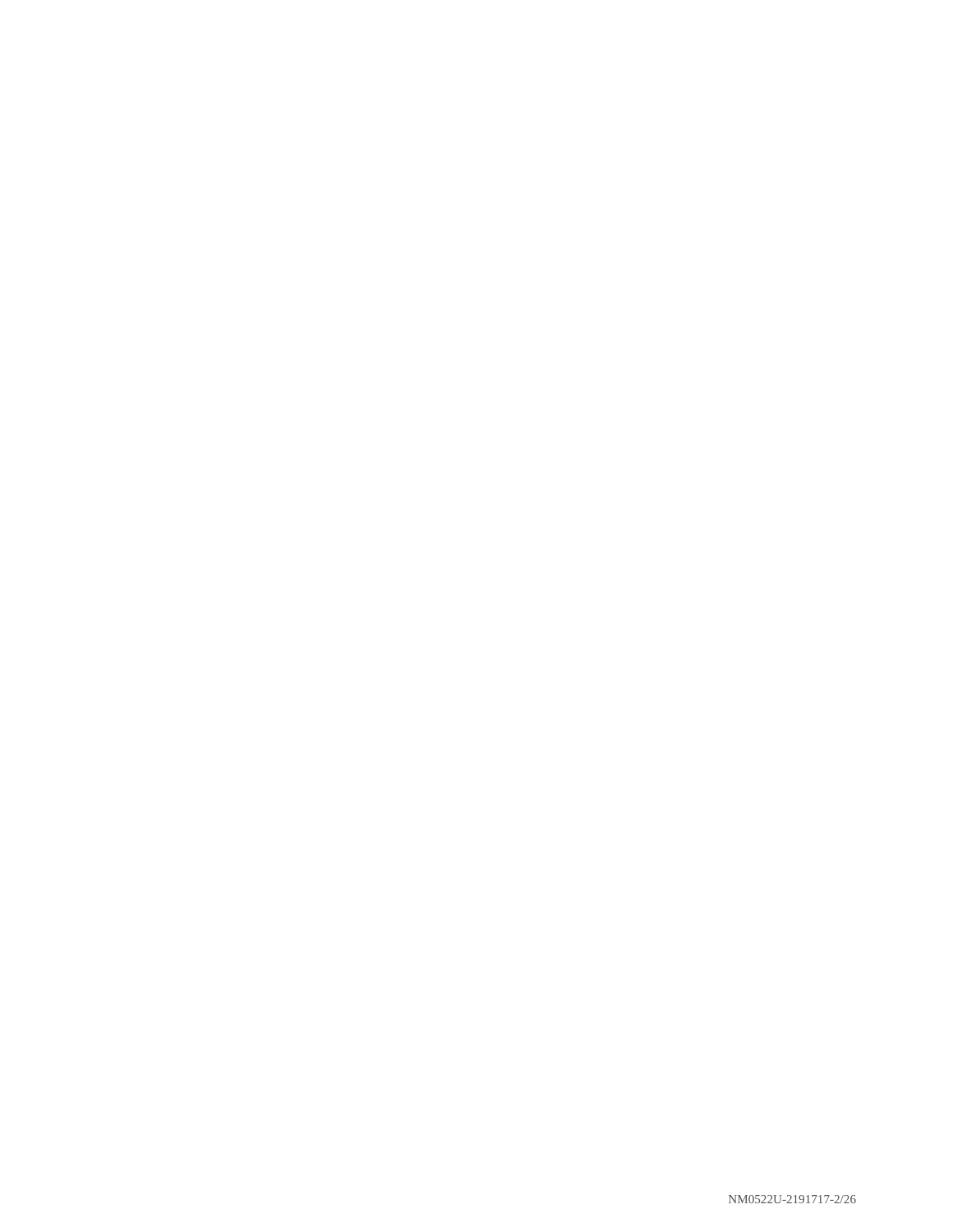## <span id="page-2-0"></span>**Table of Contents**

|                   | <b>PART I - FINANCIAL INFORMATION</b>                                                  | Page            |
|-------------------|----------------------------------------------------------------------------------------|-----------------|
| Item 1.           | <b>Financial Statements (Unaudited)</b>                                                | 1               |
|                   | Statements of Assets and Liabilities at March 31, 2022 and December 31, 2021           | 1               |
|                   | Statements of Operations for the three months ended March 31, 2022 and 2021            | $\overline{2}$  |
|                   | Statements of Changes in Net Assets for the three months ended March 31, 2022 and 2021 | $\overline{3}$  |
|                   | Statements of Cash Flows for the three months ended March 31, 2022 and 2021            | $\overline{5}$  |
|                   | Schedules of Investments at March 31, 2022 and December 31, 2021                       | $6\overline{6}$ |
|                   | <b>Notes to Financial Statements</b>                                                   | $\underline{8}$ |
| Item 2.           | Management's Discussion and Analysis of Financial Condition and Results of Operations  | 13              |
| Item 3.           | <b>Quantitative and Qualitative Disclosures About Market Risk</b>                      | 15              |
| Item 4.           | <b>Controls and Procedures</b>                                                         | 15              |
|                   | <b>PART II - OTHER INFORMATION</b>                                                     | <u>16</u>       |
| Item 1.           | <b>Legal Proceedings</b>                                                               | 16              |
| Item 1A.          | <b>Risk Factors</b>                                                                    | 16              |
| Item 2.           | Unregistered Sales of Equity Securities and Use of Proceeds                            | 16              |
| Item 3.           | <b>Defaults Upon Senior Securities</b>                                                 | <u>16</u>       |
| Item 4.           | <b>Mine Safety Disclosures</b>                                                         | 16              |
| Item 5.           | <b>Other Information</b>                                                               | 16              |
| Item 6.           | <b>Exhibits</b>                                                                        | 17              |
| <b>SIGNATURES</b> |                                                                                        | <u>18</u>       |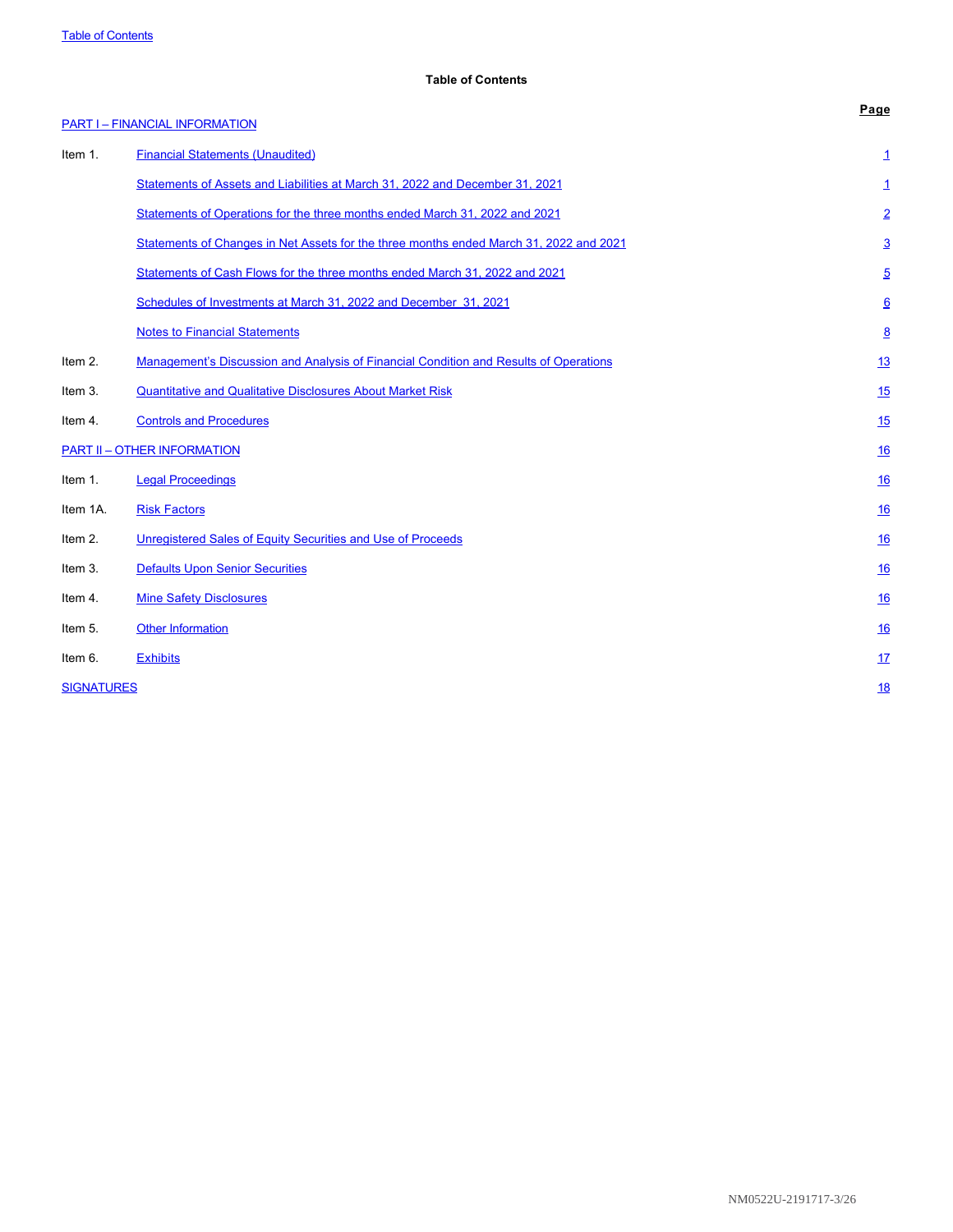## **Item 1. Financial Statements**

#### <span id="page-3-0"></span>**iShares S&P GSCI™ Commodity-Indexed Trust Statements of Assets and Liabilities (Unaudited)** At March 31, 2022 and December 31, 2021

**March 31, 2022 December 31, 2021 Assets** Cash \$ 36,425,862 \$ 41,625,574 Short-term investments, at fair value<sup>(a)</sup> 335<br>Short-term investments held at the broker (restricted), at fair value<sup>(b)</sup> 204,451,160 204,451,160 85,581,308 Short-term investments held at the broker (restricted), at fair value<sup>(b)</sup> 204,451,160 2,222,001,627 3,5581,308<br>Total Assets 2,222,001,627 1,540,010,117 Total Assets 2,222,001,627 1,540,010,117 **Liabilities** Sponsor's fees payable 890,974 890,974 890,974 Payable for investment securities purchased<br>
Payable for variation margin on open futures contracts (Note 9)  $\overline{178,713,457}$  (17,314,591 Payable for variation margin on open futures contracts (Note 9) 78,713,457 78,713,457 17,314,591<br>al Liabilities 78,713,457 17,314,591 Total Liabilities 80,160,782 108,200,002 Commitments and contingent liabilities (Note 7) and the control of the control of the control of the control of the control of the control of the control of the control of the control of the control of the control of the c **Net Assets** \$ 2,141,840,845 \$ 1,431,810,115 Shares issued and outstanding<sup>(c)</sup> 83,750,000 83,750,000 83,750,000 83,750,000 83,750,000 83,750,000 83,750,000 83,750,000 83,750,000 83,750,000 83,750,000 83,750,000 83,750,000 83,750,000 83,750,000 83,750,000 83,750,000 Net asset value per Share (Note 2G)  $$22.69$  \$ 17.10

(a) Cost of short-term investments: \$1,981,077,847 and \$1,412,781,989, respectively.

(b) Cost of short-term investments held at the broker (restricted): \$204,444,070 and \$85,580,222, respectively.

(c) No par value, unlimited amount authorized.

*See notes to financial statements.*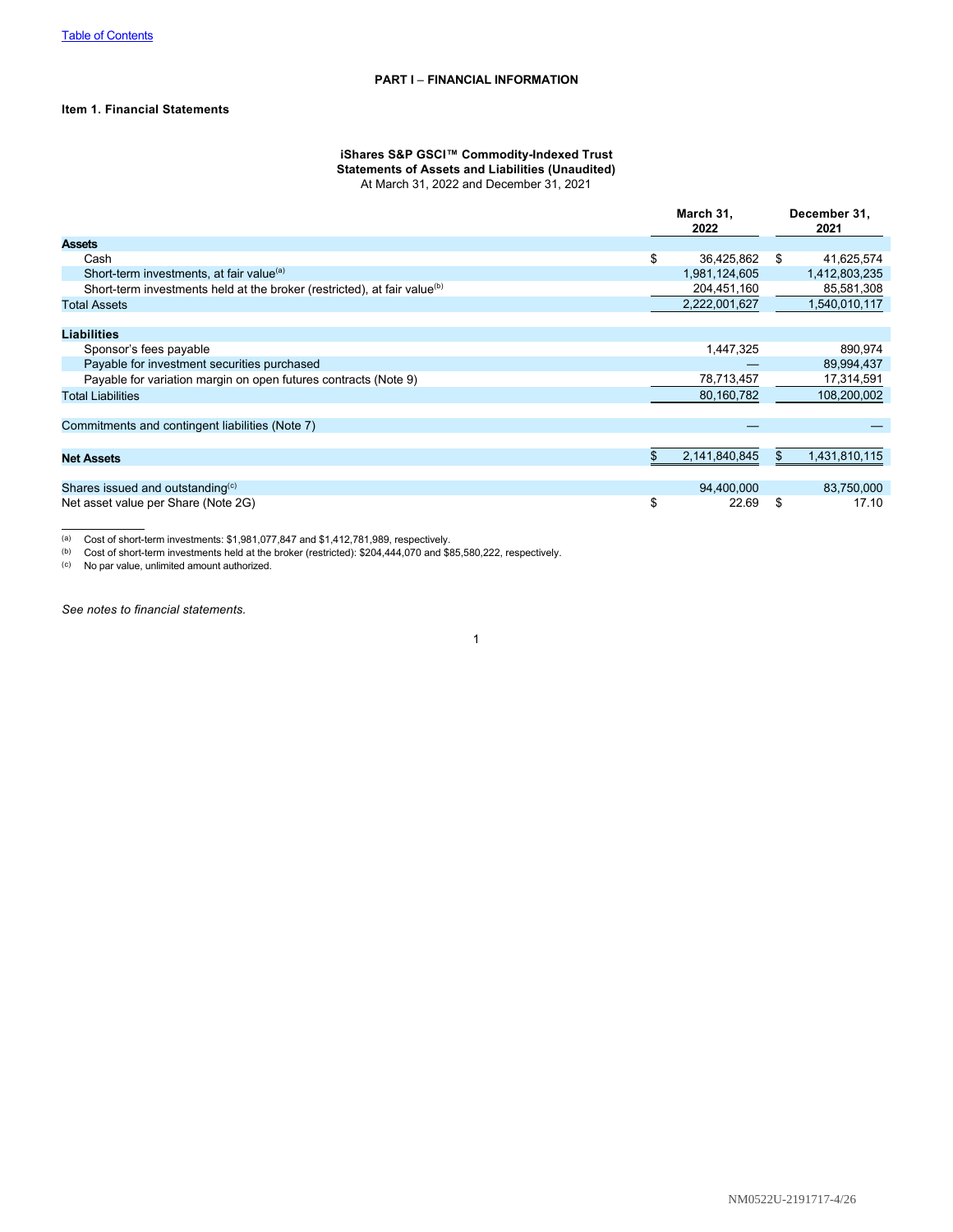## <span id="page-4-0"></span>**iShares S&P GSCI™ Commodity-Indexed Trust Statements of Operations (Unaudited)** For the three months ended March 31, 2022 and 2021

|                                                        |                   | <b>Three Months Ended</b><br>March 31, |                |
|--------------------------------------------------------|-------------------|----------------------------------------|----------------|
|                                                        | 2022              |                                        | 2021           |
| <b>Investment Income</b>                               |                   |                                        |                |
| Interest                                               | \$<br>447,870     | \$                                     | 143,437        |
| Total investment income                                | 447,870           |                                        | 143,437        |
| <b>Expenses</b>                                        |                   |                                        |                |
| Sponsor's fees                                         | 3,459,826         |                                        | 1,893,497      |
| Brokerage commissions and fees                         | 409,606           |                                        | 330,285        |
| Total expenses                                         | 3,869,432         |                                        | 2,223,782      |
| Net Investment loss                                    | (3,421,562)       |                                        | (2,080,345)    |
| <b>Net Realized and Unrealized Gain (Loss)</b>         |                   |                                        |                |
| Net realized gain (loss) from:                         |                   |                                        |                |
| Short-term investments                                 | 1,339             |                                        | 267            |
| <b>Futures contracts</b>                               | 736,763,238       |                                        | 202,940,665    |
| Net realized gain                                      | 736,764,577       |                                        | 202,940,932    |
| Net change in unrealized appreciation/depreciation on: |                   |                                        |                |
| Short-term investments                                 | 31,515            |                                        | (2,227)        |
| <b>Futures contracts</b>                               | (224, 589, 428)   |                                        | (87, 559, 310) |
| Net change in unrealized appreciation/depreciation     | (224, 557, 913)   |                                        | (87, 561, 537) |
| Net realized and unrealized gain                       | 512,206,664       |                                        | 115,379,395    |
| Net increase in net assets resulting from operations   | \$<br>508,785,102 |                                        | 113,299,050    |
| Net increase in net assets per Share <sup>(a)</sup>    | \$<br>5.58        | S                                      | 1.51           |

(a) Net increase in net assets per Share based on average shares outstanding during the period.

*See notes to financial statements.*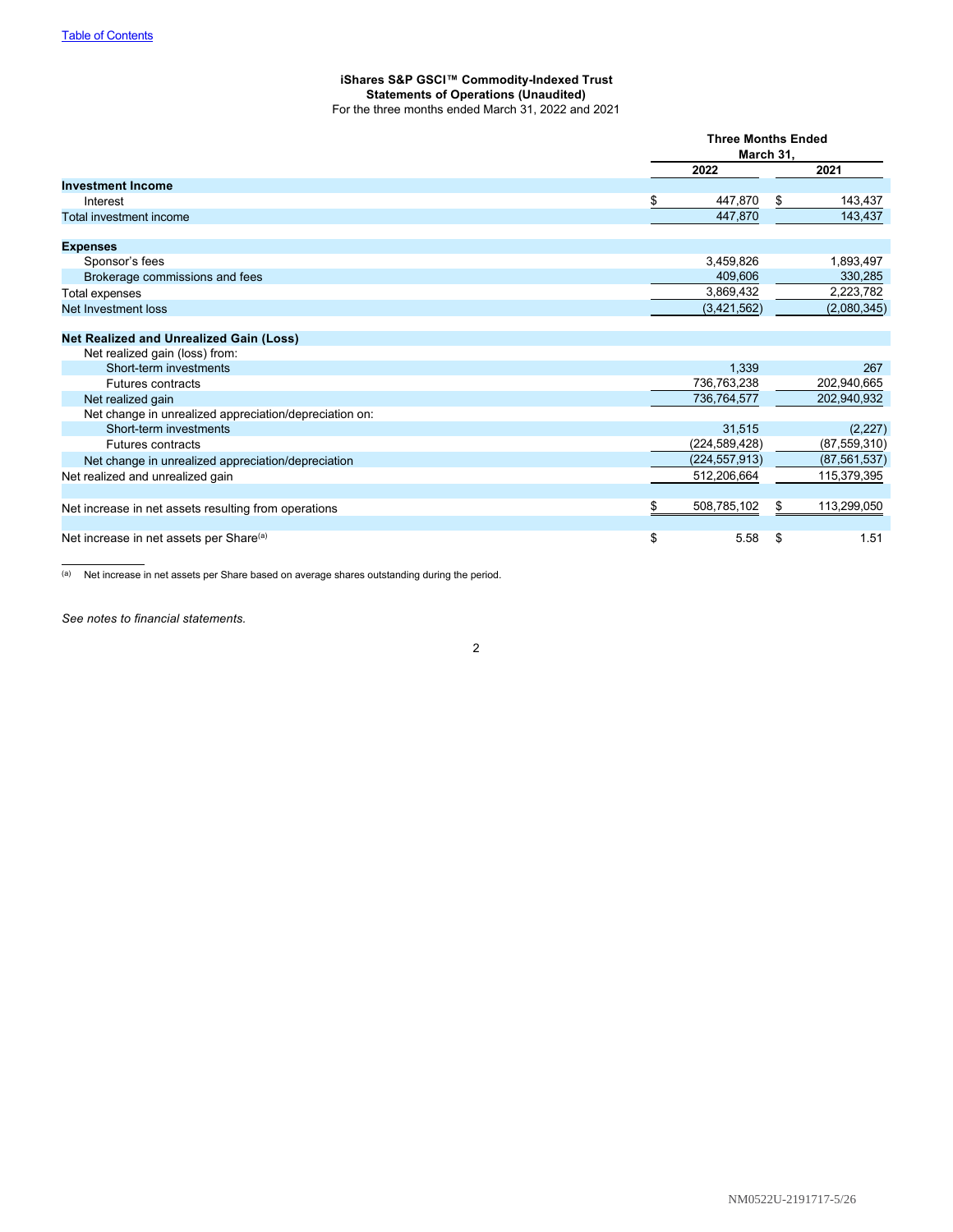### <span id="page-5-0"></span>**iShares S&P GSCI™ Commodity-Indexed Trust Statements of Changes in Net Assets (Unaudited)** For the three months ended March 31, 2022

|                                                            | <b>Three Months Ended</b><br>March 31, 2022 |
|------------------------------------------------------------|---------------------------------------------|
| Net Assets at December 31, 2021                            | \$<br>1,431,810,115                         |
| <b>Operations</b>                                          |                                             |
| Net investment loss                                        | (3,421,562)                                 |
| Net realized gain                                          | 736,764,577                                 |
| Net change in unrealized appreciation/depreciation         | (224, 557, 913)                             |
| Net increase in net assets resulting from operations       | 508,785,102                                 |
|                                                            |                                             |
| <b>Capital Share Transactions</b>                          |                                             |
| <b>Contributions for Shares issued</b>                     | 376, 347, 498                               |
| Distributions for Shares redeemed                          | (175, 101, 870)                             |
| Net increase in net assets from capital share transactions | 201,245,628                                 |
| Increase in net assets                                     | 710,030,730                                 |
| Net Assets at March 31, 2022                               | 2,141,840,845<br>S                          |
| Shares issued and redeemed                                 |                                             |
| Shares issued                                              | 18,600,000                                  |
| Shares redeemed                                            | (7,950,000)                                 |
| Net increase in Shares issued and outstanding              | 10,650,000                                  |

3

*See notes to financial statements.*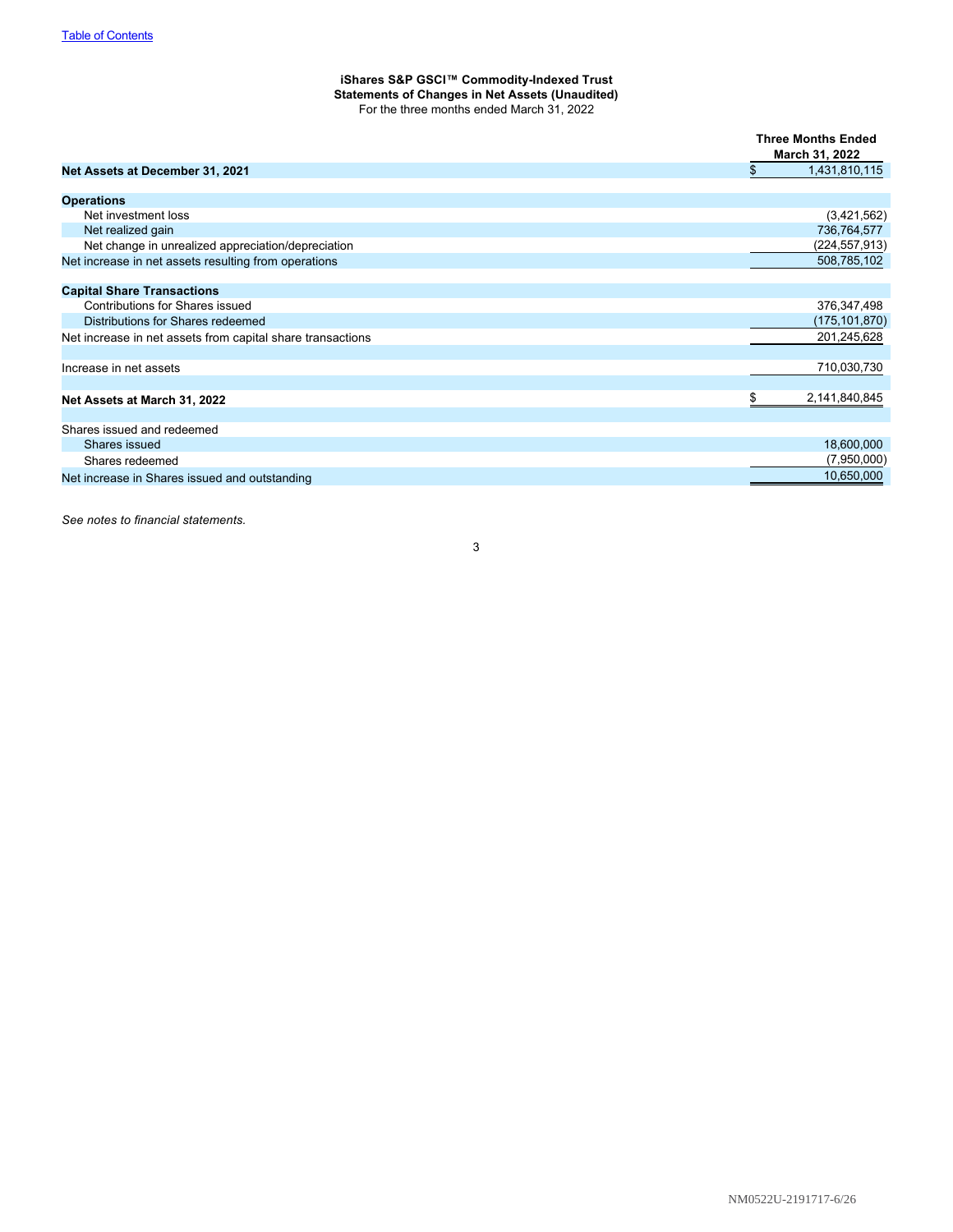#### **iShares S&P GSCI™ Commodity-Indexed Trust Statements of Changes in Net Assets (Unaudited)** For the three months ended March 31, 2021

|                                                            | <b>Three Months Ended</b><br>March 31, 2021 |
|------------------------------------------------------------|---------------------------------------------|
| Net Assets at December 31, 2020                            | \$<br>827,346,620                           |
| <b>Operations</b>                                          |                                             |
| Net investment loss                                        | (2,080,345)                                 |
| Net realized gain                                          | 202,940,932                                 |
| Net change in unrealized appreciation/depreciation         | (87, 561, 537)                              |
| Net increase in net assets resulting from operations       | 113,299,050                                 |
| <b>Capital Share Transactions</b>                          |                                             |
| Contributions for Shares issued                            | 217,200,755                                 |
| Distributions for Shares redeemed                          | (43,811,299)                                |
| Net increase in net assets from capital share transactions | 173,389,456                                 |
| Increase in net assets                                     | 286,688,506                                 |
| Net Assets at March 31, 2021                               | 1,114,035,126                               |
| Shares issued and redeemed                                 |                                             |
| Shares issued                                              | 15,850,000                                  |
| Shares redeemed                                            | (3, 150, 000)                               |
| Net increase in Shares issued and outstanding              | 12,700,000                                  |

*See notes to financial statements.*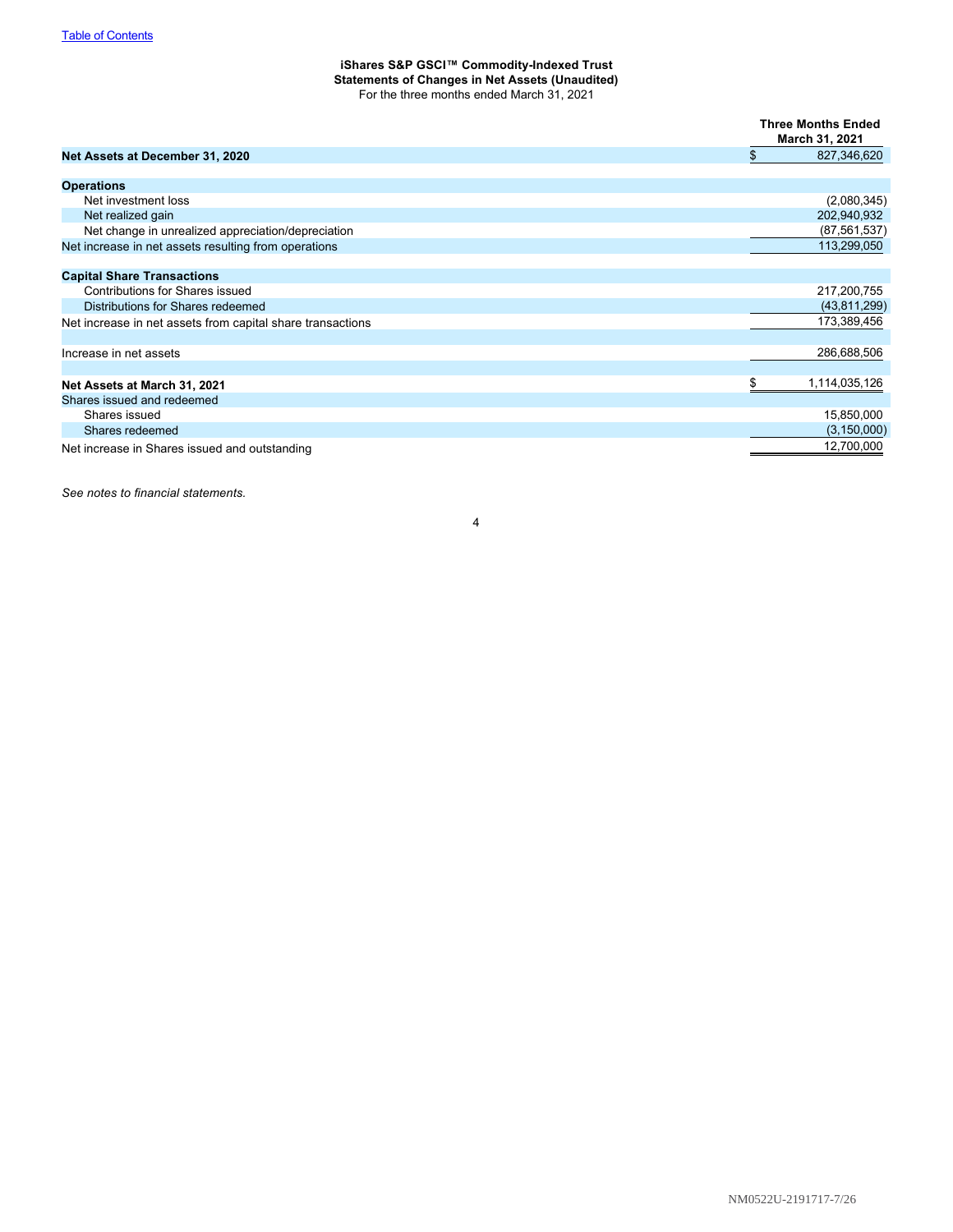#### <span id="page-7-0"></span>**iShares S&P GSCI™ Commodity-Indexed Trust Statements of Cash Flows (Unaudited)** For the three months ended March 31, 2022 and 2021

|                                                                                                      | Three Months Ended March 31, |                 |    |                 |
|------------------------------------------------------------------------------------------------------|------------------------------|-----------------|----|-----------------|
|                                                                                                      |                              | 2022            |    | 2021            |
| <b>Cash Flows from Operating Activities</b>                                                          |                              |                 |    |                 |
| Net increase (decrease) in net assets resulting from operations                                      | \$                           | 508,785,102     | \$ | 113,299,050     |
| Adjustments to reconcile net increase (decrease) in net assets resulting from operations to net cash |                              |                 |    |                 |
| provided by (used in) operating activities:                                                          |                              |                 |    |                 |
| Purchases of short-term investments                                                                  |                              | (3,625,574,775) |    | (2,047,574,345) |
| Sales/maturities of short-term investments                                                           |                              | 2,938,864,277   |    | 1,746,699,953   |
| Accretion of discount                                                                                |                              | (447, 870)      |    | (143, 438)      |
| Net realized (gain) loss on short-term investments                                                   |                              | (1,339)         |    | (267)           |
| Net change in unrealized appreciation/depreciation on short-term investments                         |                              | (31, 515)       |    | 2,227           |
| Change in operating assets and liabilities:                                                          |                              |                 |    |                 |
| Receivable for variation margin on open futures contracts                                            |                              |                 |    | 3,335,487       |
| Payable for variation margin on open futures contracts                                               |                              | 61,398,866      |    | 3,683,488       |
| Payable for investment securities purchased                                                          |                              | (89, 994, 437)  |    |                 |
| Sponsor's fees payable                                                                               |                              | 556,351         |    | 223,928         |
| Net cash provided by (used in) operating activities                                                  |                              | (206, 445, 340) |    | (180, 473, 917) |
|                                                                                                      |                              |                 |    |                 |
| <b>Cash Flows from Financing Activities</b>                                                          |                              |                 |    |                 |
| <b>Contributions for Shares issued</b>                                                               |                              | 376, 347, 498   |    | 217,200,755     |
| Distributions for Shares redeemed                                                                    |                              | (175,101,870)   |    | (54, 883, 596)  |
| Net cash provided by (used in) financing activities                                                  |                              | 201,245,628     |    | 162,317,159     |
| Net increase (decrease) in cash                                                                      |                              | (5, 199, 712)   |    | (18, 156, 758)  |
|                                                                                                      |                              |                 |    |                 |
| Cash                                                                                                 |                              |                 |    |                 |
| Beginning of period                                                                                  |                              |                 |    |                 |
| Unrestricted - cash                                                                                  |                              | 41,625,574      |    | 20,622,531      |
|                                                                                                      |                              |                 |    |                 |
| End of period                                                                                        |                              |                 |    |                 |
| Unrestricted - cash                                                                                  | \$                           | 36,425,862      |    | 2,465,773       |
|                                                                                                      |                              |                 |    |                 |

*See notes to financial statements.*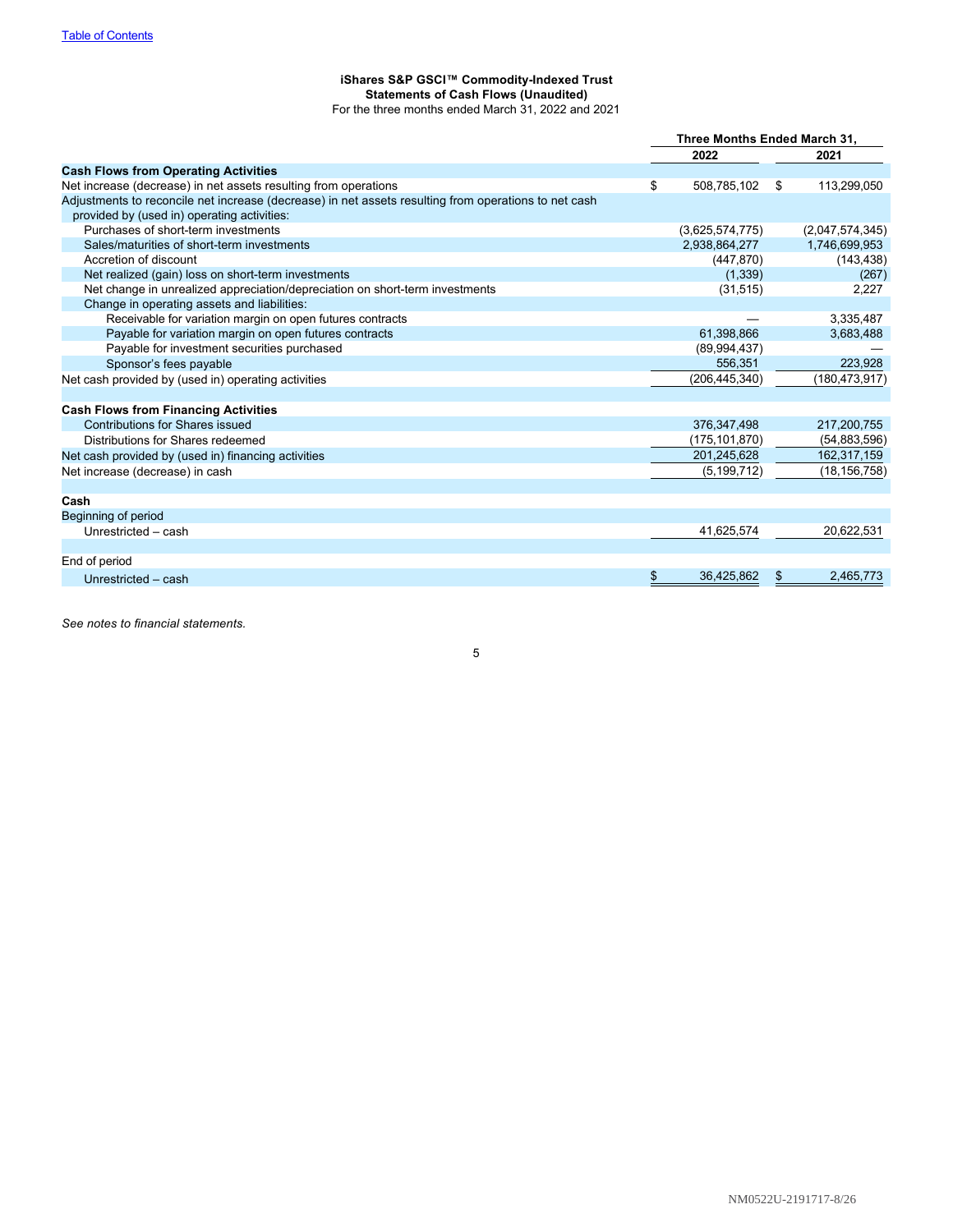## <span id="page-8-0"></span>**iShares S&P GSCI™ Commodity-Indexed Trust Schedules of Investments (Unaudited)** At March 31, 2022 and December 31, 2021

## **March 31, 2022**

| <b>Security Description</b>                       | <b>Face Amount</b> |             | <b>Fair Value</b>   |  |
|---------------------------------------------------|--------------------|-------------|---------------------|--|
| U.S. Treasury bills <sup>(a)(b)</sup> :           |                    |             |                     |  |
| $0.03\% - 0.14\%$ due 4/05/22                     | \$                 | 200,000,000 | \$<br>199,997,112   |  |
| $0.06\% - 0.13\%$ due 4/07/22                     |                    | 175,000,000 | 174,995,770         |  |
| $0.10\% - 0.13\%$ due 4/12/22                     |                    | 124,455,000 | 124,449,675         |  |
| $0.09\% - 0.12\%$ due 4/14/22                     |                    | 40,000,000  | 39,997,960          |  |
| $0.11\% - 0.19\%$ due 4/19/22                     |                    | 105,000,000 | 104,992,715         |  |
| $0.09\% - 0.17\%$ due 4/21/22                     |                    | 265,000,000 | 264,981,964         |  |
| $0.19\% - 0.20\%$ due 4/28/22                     |                    | 67,050,000  | 67,044,657          |  |
| 0.21% due 5/03/22                                 |                    | 80,000,000  | 79,990,578          |  |
| $0.20\% - 0.24\%$ due 5/05/22                     |                    | 202,545,000 | 202,516,784         |  |
| $0.15\% - 0.23\%$ due 5/10/22                     |                    | 246,900,000 | 246,850,853         |  |
| $0.23\% - 0.24\%$ due 5/12/22                     |                    | 210,000,000 | 209,954,199         |  |
| $0.23\% - 0.27\%$ due 5/17/22                     |                    | 140,000,000 | 139,959,749         |  |
| $0.21\% - 0.22\%$ due 5/19/22                     |                    | 75,000,000  | 74,975,083          |  |
| 0.33% due 5/24/22                                 |                    | 75,000,000  | 74,967,427          |  |
| 0.29% due 5/26/22                                 |                    | 20,000,000  | 19,991,215          |  |
| $0.33\% - 0.41\%$ due 5/31/22                     |                    | 35,000,000  | 34,980,313          |  |
| 0.37% due 6/02/22                                 |                    | 125,000,000 | 124,929,711         |  |
| Total U.S. Treasury bills (Cost: \$2,185,521,917) |                    |             | 2,185,575,765       |  |
|                                                   |                    |             |                     |  |
| Total Investments - 102.04%                       |                    |             | 2,185,575,765       |  |
| Other Assets, Less Liabilities - (2.04)%          |                    |             | (43,734,920)        |  |
| Net Assets - 100.00%                              |                    |             | \$<br>2,141,840,845 |  |

 $(a)$  A portion of the above U.S. Treasury bills are posted as margin for the Trust's Index Futures positions as described in Note 2D.

(b) Rates shown are discount rates paid at the time of purchase.

As of March 31, 2022, the open S&P GSCI-ER futures contracts were as follows:

|                            |                        |                                | <b>Net Unrealized Appreciation</b> |
|----------------------------|------------------------|--------------------------------|------------------------------------|
| <b>Number of Contracts</b> | <b>Expiration Date</b> | <b>Current Notional Amount</b> | (Depreciation)                     |
| 63.415                     | June 15, 2022          | 2.138.569.411                  | 187.582.507                        |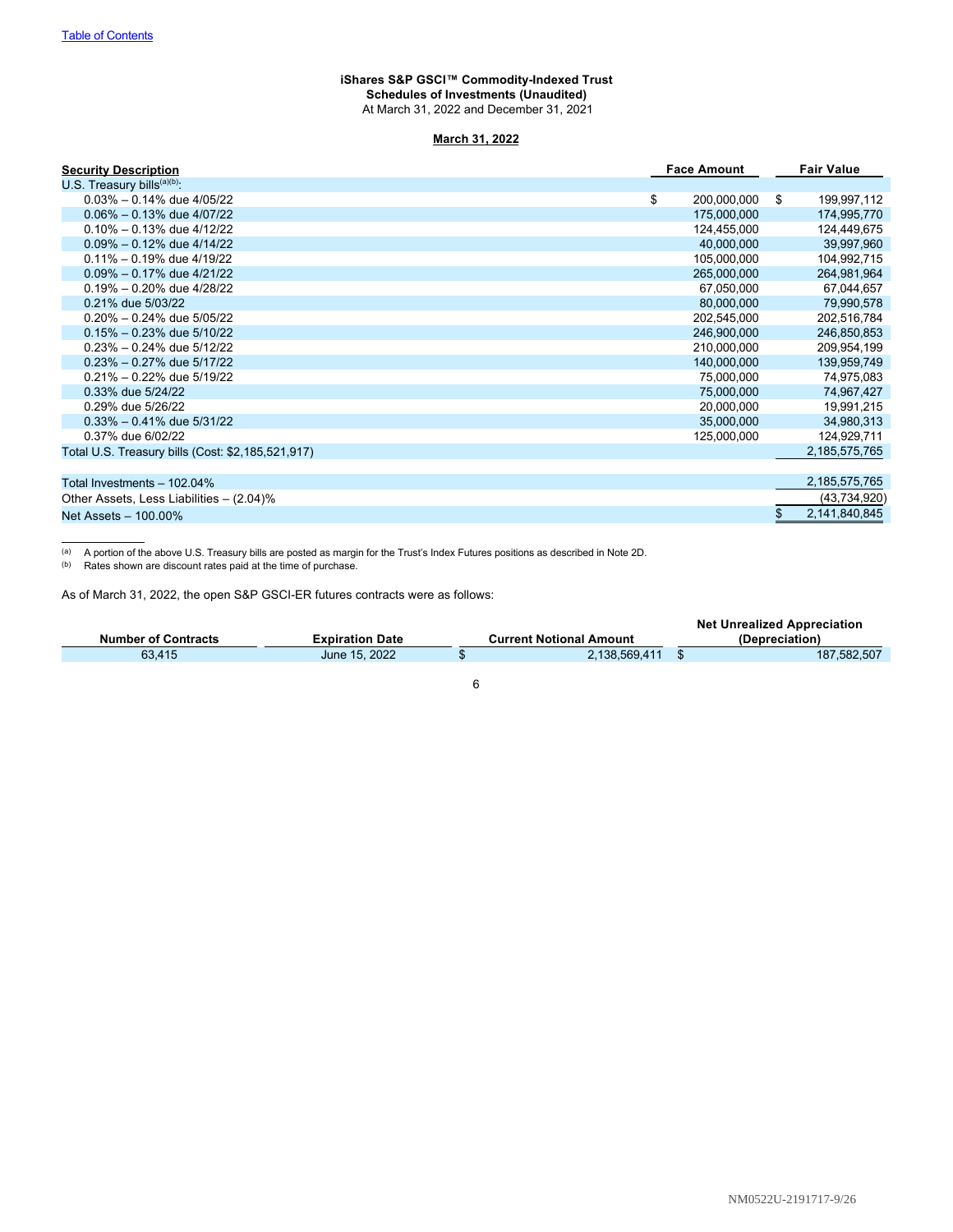## **December 31, 2021**

|          | <b>Security Description</b>       |
|----------|-----------------------------------|
| $\cdots$ | $\cdots$ ( $\alpha$ )( $\alpha$ ) |

| <b>Security Description</b>                       | <b>Face Amount</b> | <b>Fair Value</b>   |
|---------------------------------------------------|--------------------|---------------------|
| U.S. Treasury bills $(a)(b)$ .                    |                    |                     |
| $0.03\% - 0.04\%$ due $1/04/22$                   | \$<br>100,000,000  | \$<br>100,000,084   |
| $0.03\% - 0.04\%$ due $1/06/22$                   | 84,000,000         | 83,999,971          |
| 0.03% due 1/11/22                                 | 53,000,000         | 52,999,941          |
| $0.04\% - 0.05\%$ due $1/25/22$                   | 20,000,000         | 19,999,771          |
| $0.03\% - 0.06\%$ due $2/01/22$                   | 74,000,000         | 73,998,510          |
| 0.05% due 2/03/22                                 | 20,000,000         | 19,999,483          |
| $0.03\% - 0.05\%$ due 2/08/22                     | 105,000,000        | 104,996,981         |
| 0.05% due 2/10/22                                 | 89,000,000         | 88,996,946          |
| $0.03\% - 0.05\%$ due 2/15/22                     | 120,000,000        | 119,996,058         |
| $0.03\% - 0.05\%$ due 2/17/22                     | 121,000,000        | 120,995,463         |
| $0.03\% - 0.04\%$ due 2/22/22                     | 76,000,000         | 75,998,152          |
| $0.04\% - 0.05\%$ due 2/24/22                     | 135,450,000        | 135,444,620         |
| $0.05\% - 0.06\%$ due $3/1/22$                    | 120,000,000        | 119,993,349         |
| $0.04\% - 0.06\%$ due $3/03/22$                   | 127,000,000        | 126,990,114         |
| 0.05% due 3/08/22                                 | 66,000,000         | 65,994,133          |
| 0.04% due 3/10/22                                 | 35,000,000         | 34,997,273          |
| 0.05% due 3/15/22                                 | 58,000,000         | 57,995,081          |
| 0.06% due 3/17/22                                 | 35,000,000         | 34,996,079          |
| 0.08% due 3/24/22                                 | 60,000,000         | 59,992,534          |
| Total U.S. Treasury bills (Cost: \$1,498,362,211) |                    | 1,498,384,543       |
|                                                   |                    |                     |
| Total Investments - 104.65%                       |                    | 1,498,384,543       |
| Other Assets, Less Liabilities - (4.65)%          |                    | (66,574,428)        |
| Net Assets - 100.00%                              |                    | \$<br>1,431,810,115 |

(a) A portion of the above U.S. Treasury bills are posted as margin for the Trust's Index Futures positions as described in Note 2D.

(b) Rates shown are discount rates paid at the time of purchase.

As of December 31, 2021, the open S&P GSCI-ER futures contracts were as follows:

|                            |                        |                                | <b>Net Unrealized Appreciation</b> |
|----------------------------|------------------------|--------------------------------|------------------------------------|
| <b>Number of Contracts</b> | <b>Expiration Date</b> | <b>Current Notional Amount</b> | (Depreciation)                     |
| 56.436                     | March 15, 2022         | 430,714,680                    | 37,006,921                         |

*See notes to financial statements.*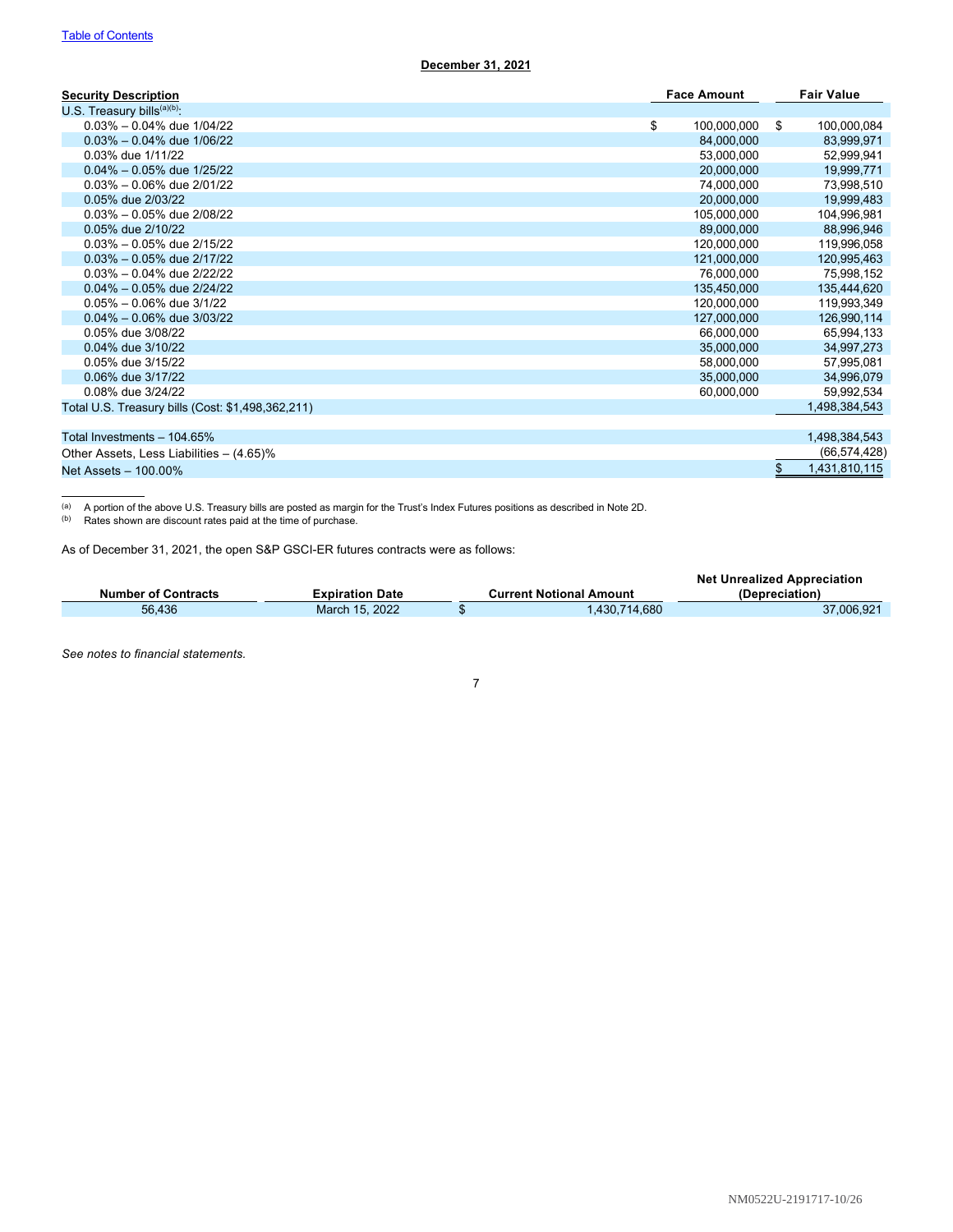#### <span id="page-10-0"></span>**iShares S&P GSCI™ Commodity-Indexed Trust Notes to Financial Statements (Unaudited) March 31, 2022**

## **1 - Organization**

The iShares S&P GSCI™ Commodity-Indexed Trust (the "Trust") is a Delaware statutory trust that was organized under the laws of the State of Delaware on July 7, 2006 and commenced operations on July 10, 2006. iShares Delaware Trust Sponsor LLC, a Delaware limited liability company, is the sponsor of the Trust (the "Sponsor"). The sole member and manager of the Sponsor is BlackRock Asset Management International Inc., a Delaware corporation.

BlackRock Institutional Trust Company, N.A. is the trustee of the Trust (the "Trustee"). The Trust is governed by the Fourth Amended and Restated Trust Agreement, dated as of March 31, 2022 (the "Trust Agreement"), among the Sponsor, the Trustee and Wilmington Trust Company (the "Delaware Trustee"). The Trust issues units of beneficial interest ("Shares") representing fractional undivided beneficial interests in its net assets.

The Trust holds long positions in exchange-traded index futures contracts of various expirations ("Index Futures") on the S&P GSCI™ Excess Return Index ("S&P GSCI‑ER"). In order to collateralize its Index Futures positions and to reflect the U.S. Treasury component of the S&P GSCI™ Total Return Index (the "Index"), the Trust also holds "Collateral Assets," which consist of cash, U.S. Treasury securities or other short-term securities and similar securities that are eligible as margin deposits for those Index Futures positions. The Index Futures held by the Trust are listed on the Chicago Mercantile Exchange (the "CME").

The Trust seeks to track the results of a fully collateralized investment in futures contracts on an index composed of a diversified group of commodity futures. The Trust seeks to track the investment returns of the Index before payment of the Trust's expenses and liabilities.

The Trust is a commodity pool, as defined in the Commodity Exchange Act (the "CEA") and the applicable regulations of the Commodity Futures Trading Commission (the "CFTC"), and is operated by the Sponsor, a commodity pool operator registered with the CFTC. The Sponsor is an indirect subsidiary of BlackRock, Inc. ("BlackRock"). BlackRock Fund Advisors (the "Advisor"), an indirect subsidiary of BlackRock, serves as the commodity trading advisor of the Trust and is registered with the CFTC.

The accompanying unaudited financial statements were prepared in accordance with generally accepted accounting principles in the United States of America ("U.S. GAAP") for interim financial information and with the instructions for Form 10-Q and the rules and regulations of the U.S. Securities and Exchange Commission (the "SEC"). In the opinion of management, all material adjustments, consisting only of normal recurring adjustments considered necessary for a fair statement of the interim period financial statements, have been made. Interim period results are not necessarily indicative of results for a full-year period. These financial statements and the notes thereto should be read in conjunction with the Trust's financial statements included in its Annual Report on Form 10-K for the year ended December 31, 2021, as filed with the SEC on March 1, 2022.

The Trust qualifies as an investment company solely for accounting purposes and follows the accounting and reporting guidance under the Financial Accounting Standards Board ("FASB") Accounting Standards Codification Topic 946, Financial Services – Investment Companies, but is not registered, and is not required to be registered, as an investment company under the Investment Company Act of 1940, as amended.

## **2 - Significant Accounting Policies**

### *A. Basis of Accounting*

The following significant accounting policies are consistently followed by the Trust in the preparation of its financial statements in conformity with U.S. GAAP. The preparation of financial statements in conformity with U.S. GAAP requires management to make certain estimates and assumptions that affect the reported amounts of assets and liabilities and disclosures of contingent assets and liabilities at the date of the financial statements and the reported amounts of revenue and expenses during the reporting period. Actual results could differ from those estimates.

Certain statements and captions in the financial statements for the prior periods have been changed to conform to the current financial statement presentation.

#### *B. Investment in Index Futures*

The Trust seeks to track the results of a fully collateralized investment in futures contracts on an index composed of a diversified group of commodity futures, including energy commodities, precious and industrial metal commodities, agricultural commodities and livestock commodities. The Trust seeks to track the investment returns of the Index before payment of the Trust's expenses and liabilities.

The assets of the Trust consist of Index Futures and cash or other Collateral Assets used to satisfy applicable margin requirements for those Index Futures positions. Index Futures are exchange-traded index futures contracts on the S&P GSCI-ER, and are expected to include contracts of different terms and expirations. The Trust is expected to roll out of existing positions in Index Futures and establish new positions in Index Futures on an ongoing basis. When establishing positions in Index Futures, the Trust is required to deposit cash or other Collateral Assets with the broker as "initial margin." On a daily basis, the Trust is obligated to pay, or entitled to receive, cash in an amount equal to the change in the daily settlement level of its Index Futures positions. Such payments or receipts are known as variation margin. Variation margin is recorded as unrealized appreciation (depreciation) and, if any, shown as variation margin receivable (or payable) on futures contracts in the statements of assets and liabilities. When an Index Futures contract is closed, the Trust records a realized gain or loss based on the difference between the value of the Index Futures contract at the time it was opened and the value at the time it was closed.

Index Futures are derivative instruments valued at fair value, which the Trustee has determined to be that day's announced settlement price on the CME or any such other futures exchange listing Index Futures (the "Exchange"). If there is no announced settlement price for a particular Index Futures contract on that day, the Trustee will use the most recently announced settlement price unless the Trustee, in consultation with the Sponsor, determines that such price is inappropriate as a basis for valuation. The Trust's derivatives are not designated as hedges, and all changes in the fair value are reflected in the statements of operations.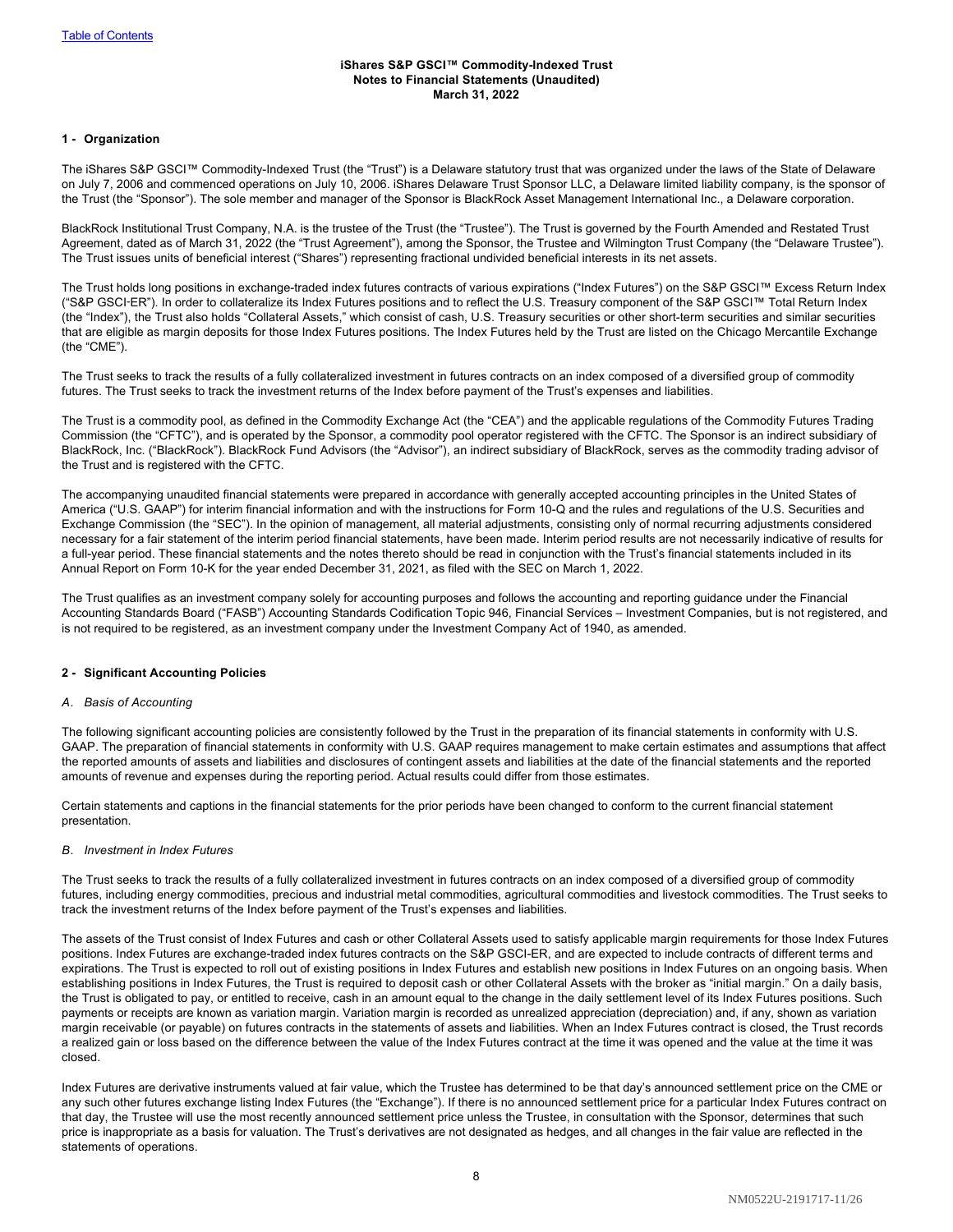## **[Table of Contents](#page-2-0)**

For futures contracts, counterparty credit risk is mitigated because futures contracts are exchange-traded and the exchange's clearing house acts as central counterparty to all exchange-traded futures contracts (although customers continue to have credit exposure to the clearing member who holds their account).

Please refer to Note 9 for additional disclosures regarding the Trust's investments in futures contracts.

#### *C. Cash*

The Trust considers cash as currencies deposited in one or more bank account. Cash is presented on the statements of cash flows as unrestricted cash.

#### *D. Short-Term Investments*

Short-term investments on the statements of assets and liabilities consist principally of short-term fixed income securities with original maturities of one year or less. These investments are valued at fair value.

As of March 31, 2022 and December 31, 2021, the Trust had restricted short-term investments held at the broker of \$204,451,160 and \$85,581,308, respectively, which were posted as margin for the Trust's Index Futures positions.

#### *E. Securities Transactions and Income Recognition*

Securities transactions are accounted for on the trade date. Realized gains and losses on investment transactions are determined using the specific identification method. Interest income, including amortization and accretion of premiums and discounts on debt securities, is recognized daily on an accrual basis.

## *F. Income Taxes*

The Trust is treated as a partnership for federal, state and local income tax purposes.

No provision for federal, state, and local income taxes has been made in the accompanying financial statements because the Trust is not subject to income taxes. Shareholders are individually responsible for their own tax payments on their proportionate share of income, gain, loss, deduction, expense and credit.

The Sponsor has analyzed the tax positions as of March 31, 2022, inclusive of the open tax return years, and does not believe that there are any uncertain tax positions that require recognition of a tax liability.

#### *G. Calculation of Net Asset Value*

The net asset value of the Trust on any given day is obtained by subtracting the Trust's accrued expenses and other liabilities on that day from the value of (1) the Trust's Index Futures positions and Collateral Assets on that day, (2) the interest earned on those assets by the Trust and (3) any other assets of the Trust, as of 4:00 p.m. (New York time) that day. The Trustee determines the net asset value per Share (the "NAV") by dividing the net asset value of the Trust on a given day by the number of Shares outstanding at the time the calculation is made. The NAV is calculated each business day on which NYSE Arca, Inc. ("NYSE Arca") is open for regular trading, as soon as practicable after 4:00 p.m. (New York time).

#### *H. Distributions*

Interest and distributions received by the Trust on its assets may be used to acquire additional Index Futures and Collateral Assets or, in the discretion of the Sponsor, distributed to shareholders. The Trust is under no obligation to make periodic distributions to shareholders.

#### **3 - Offering of the Shares**

Shares are issued and redeemed continuously in one or more blocks of 50,000 Shares (the "Baskets") in exchange for Index Futures and cash (or, in the discretion of the Sponsor, other Collateral Assets in lieu of cash). Only registered broker-dealers who have entered into an authorized participant agreement with the Trust (each, an "Authorized Participant") may purchase or redeem Baskets. Individual investors that are not Authorized Participants cannot purchase or redeem Shares in direct transactions with the Trust. Authorized Participants may redeem their Shares (as well as Shares on behalf of other investors) at any time before 2:40 p.m. (New York time) on any business day in one or more Baskets. Redemptions of Shares in exchange for baskets of Index Futures and cash (or, in the discretion of the Sponsor, other Collateral Assets in lieu of cash) are treated as sales for financial statement purposes.

It is possible that, from time to time, BlackRock and/or funds or other accounts managed by the Trustee or an affiliate (collectively, "Affiliates") may purchase and hold Shares of the Trust. Affiliates reserve the right, subject to compliance with applicable law, to sell into the market or redeem in Baskets through an Authorized Participant at any time some or all of the Shares of the Trust acquired for their own accounts. A large sale or redemption of Shares of the Trust by Affiliates could significantly reduce the asset size of the Trust, which might have an adverse effect on the Trust and the Shares that remain outstanding.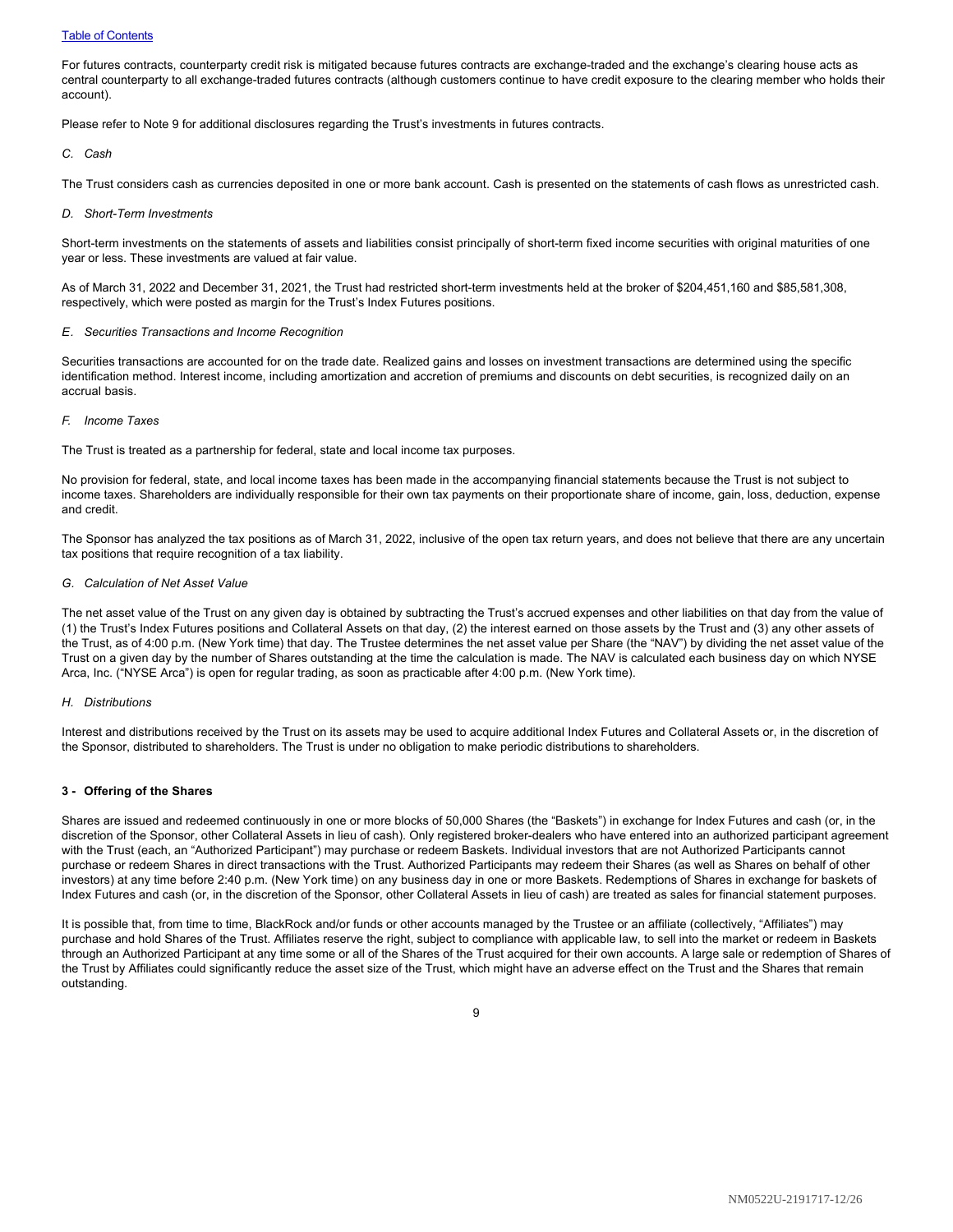## **4 - Trust Expenses**

The Trust is responsible for paying any applicable brokerage commissions and similar transaction fees out of its assets in connection with the roll of Index Futures held by the Trust. These expenses are recorded as brokerage commissions and fees in the statements of operations as incurred.

The Sponsor pays the amounts that would otherwise be considered the ordinary operating expenses, if any, of the Trust. In return, the Sponsor receives a fee from the Trust that accrues daily and is paid monthly in arrears at an annualized rate equal to 0.75% of the net asset value of the Trust, as calculated before deducting fees and expenses based on the value of the Trust's assets.

The Sponsor has agreed under the Trust Agreement to pay the following administrative, operational and marketing expenses: (1) the fees of the Trustee, the Delaware Trustee, the Advisor, the Trust Administrator, the processing agent and their respective agents, (2) NYSE Arca listing fees, (3) printing and mailing costs, (4) audit fees, (5) fees for registration of the Shares with the SEC, (6) tax reporting costs, (7) license fees and (8) legal expenses relating to the Trust of up to \$500,000 annually. Prior to March 31, 2022 the Sponsor had agreed to assume up to \$100,000 per annum in legal fees and expenses. The Sponsor may determine in its sole discretion to assume legal fees and expenses of the Trust in excess of the amount required under the Trust Agreement. To the extent that the Sponsor does not voluntarily assume such fees and expenses, they will be the responsibility of the Trust.

### **5 - Related Parties**

The Sponsor, the Trustee and the Advisor are considered to be related parties to the Trust. The Trustee's and Advisor's fees are paid by the Sponsor and are not a separate expense of the Trust.

## **6 - Indemnification**

The Trust Agreement provides that the Trustee shall indemnify the Sponsor, its directors, employees, delegees and agents against, and hold each of them harmless from, any loss, liability, claim, cost, expense or judgment of any kind whatsoever (including reasonable fees and expenses of counsel) (i) caused by the negligence or bad faith of the Trustee or (ii) arising out of any information furnished in writing to the Sponsor by the Trustee expressly for use in the registration statement, or any amendment thereto or periodic report, filed with the SEC relating to the Shares that is not materially altered by the Sponsor.

The Trust Agreement provides that the Sponsor and its shareholders, directors, officers, employees, affiliates (as such term is defined under the Securities Act of 1933, as amended) and subsidiaries and agents shall be indemnified from the Trust and held harmless against any loss, liability, claim, cost, expense or judgment of any kind whatsoever (including the reasonable fees and expenses of counsel) arising out of or in connection with the performance of their obligations under the Trust Agreement or any actions taken in accordance with the provisions of the Trust Agreement and incurred without their (1) negligence, bad faith or willful misconduct or (2) reckless disregard of their obligations and duties under the Trust Agreement.

The investment advisory agreement (the "Advisory Agreement") between the Trust and the Advisor provides that the Advisor and its shareholders, directors, officers, employees, affiliates (as such term is defined under the Securities Act of 1933, as amended) and subsidiaries shall be indemnified from the Trust and held harmless against any loss, liability, cost, expense or judgment (including the reasonable fees and expenses of counsel) arising out of or in connection with the performance of their obligations under the Advisory Agreement or any actions taken in accordance with the provisions of the Advisory Agreement and incurred without their (1) negligence, bad faith or willful misconduct or (2) reckless disregard of their obligations and duties under the Advisory Agreement.

#### **7 - Commitments and Contingent Liabilities**

In the normal course of business, the Trust may enter into contracts with service providers that contain general indemnification clauses. The Trust's maximum exposure under these arrangements is unknown as this would involve future claims that may be made against the Trust that have not yet occurred.

#### **8 - Financial Highlights**

The following financial highlights relate to investment performance and operations for a Share outstanding for the three months ended March 31, 2022 and 2021.

|                                                    | Three Months Ended March 31. |  |            |  |
|----------------------------------------------------|------------------------------|--|------------|--|
|                                                    | 2022                         |  | 2021       |  |
| Net asset value per Share, beginning of period     | 17.10                        |  | 12.30      |  |
| Net investment loss <sup>(a)</sup>                 | (0.04)                       |  | (0.03)     |  |
| Net realized and unrealized gain <sup>(b)</sup>    | 5.63                         |  | 1.66       |  |
| Net increase in net assets from operations         | 5.59                         |  | 1.63       |  |
| Net asset value per Share, end of period           | 22.69                        |  | 13.93      |  |
| Total return, at net asset value <sup>(c)(d)</sup> | 32.69%                       |  | 13.25%     |  |
| Ratio to average net assets:                       |                              |  |            |  |
| Net investment income (loss) <sup>(e)</sup>        | $(0.74)$ %                   |  | $(0.82)\%$ |  |
| Expenses <sup>(e)</sup>                            | 0.84%                        |  | 0.88%      |  |

<sup>(</sup>a) Based on average Shares outstanding during the period.

(b) The amounts reported for a Share outstanding may not accord with the change in aggregate gains and losses on investments for each period due to the timing of Trust Share transactions in relation to the fluctuating fair values of the Trust's underlying investments.

(c) Based on the change in net asset value of a Share during the period.<br>(d) Percentage is not annualized

Percentage is not annualized.

Percentage is annualized.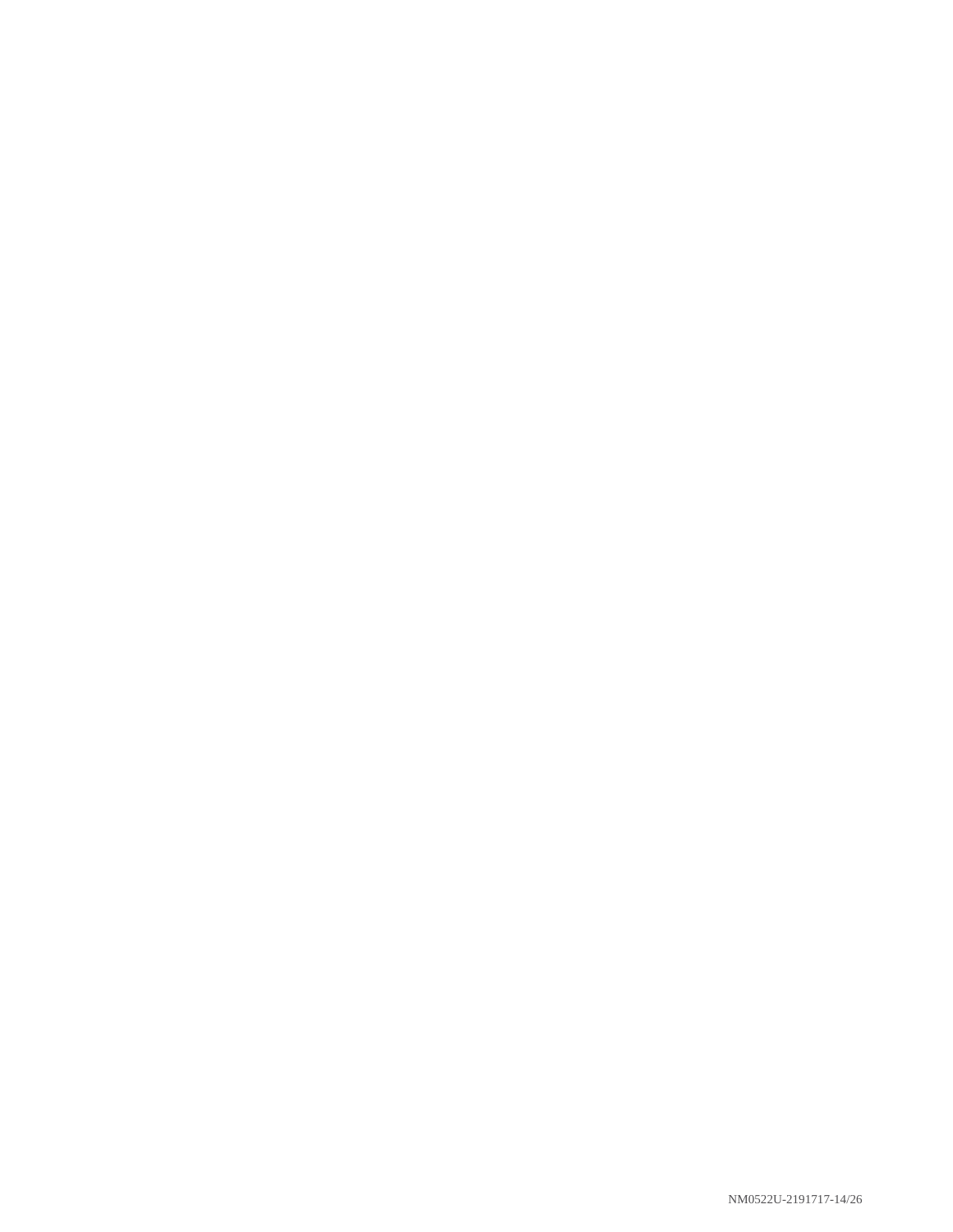## **9 - Investing in Index Futures**

Substantially all of the Trust's assets are invested in Index Futures. The Index Futures' settlement value at expiration is based on the value of the S&P GSCI-ER at that time. Therefore, the value of the Trust will fluctuate based upon the value of the S&P GSCI-ER and the prices of futures contracts and commodities underlying the S&P GSCI-ER. The commodities markets have historically been extremely volatile. For the three months ended March 31, 2022 and the year ended December 31, 2021, the average month-end notional amounts of open Index Futures were \$1,793,333,050 and \$1,239,905,352, respectively.

The following table shows the variation margin on open futures contracts, by risk exposure category, on the statements of assets and liabilities as of March 31, 2022 and December 31, 2021:

|                     | <b>Asset Derivatives</b>                                        | <b>Fair Value</b> | <b>Liability Derivatives</b>                                 | <b>Fair Value</b> |
|---------------------|-----------------------------------------------------------------|-------------------|--------------------------------------------------------------|-------------------|
| March 31, 2022      |                                                                 |                   |                                                              |                   |
| Commodity contracts | Receivable for variation<br>margin on open<br>futures contracts | \$                | Payable for variation<br>margin on open<br>futures contracts | 78,713,457        |
| December 31, 2021   |                                                                 |                   |                                                              |                   |
| Commodity contracts | Receivable for variation<br>margin on open<br>futures contracts | \$                | Payable for variation<br>margin on open<br>futures contracts | 17,314,591        |

The following table shows the effect of the open futures contracts, by risk exposure category, on the statements of operations for the three months ended March 31, 2022 and 2021:

|                                   | <b>Statements of</b><br><b>Operations Location</b>                            | <b>Net Realized</b><br>Gain (Loss) | <b>Net Change in Unrealized</b><br><b>Appreciation/Depreciation</b> |
|-----------------------------------|-------------------------------------------------------------------------------|------------------------------------|---------------------------------------------------------------------|
| Three Months Ended March 31, 2022 |                                                                               |                                    |                                                                     |
| Commodity contracts               | Net realized gain (loss) from<br>futures contracts                            | \$<br>736,763,238 \$               |                                                                     |
|                                   | Net change in unrealized<br>appreciation/depreciation on<br>futures contracts |                                    | (224, 589, 428)                                                     |
|                                   |                                                                               |                                    |                                                                     |
| Three Months Ended March 31, 2021 |                                                                               |                                    |                                                                     |
| Commodity contracts               | Net realized gain (loss) from<br>futures contracts                            | 202,940,665 \$                     |                                                                     |
|                                   | Net change in unrealized<br>appreciation/depreciation on<br>futures contracts |                                    | (87, 559, 310)                                                      |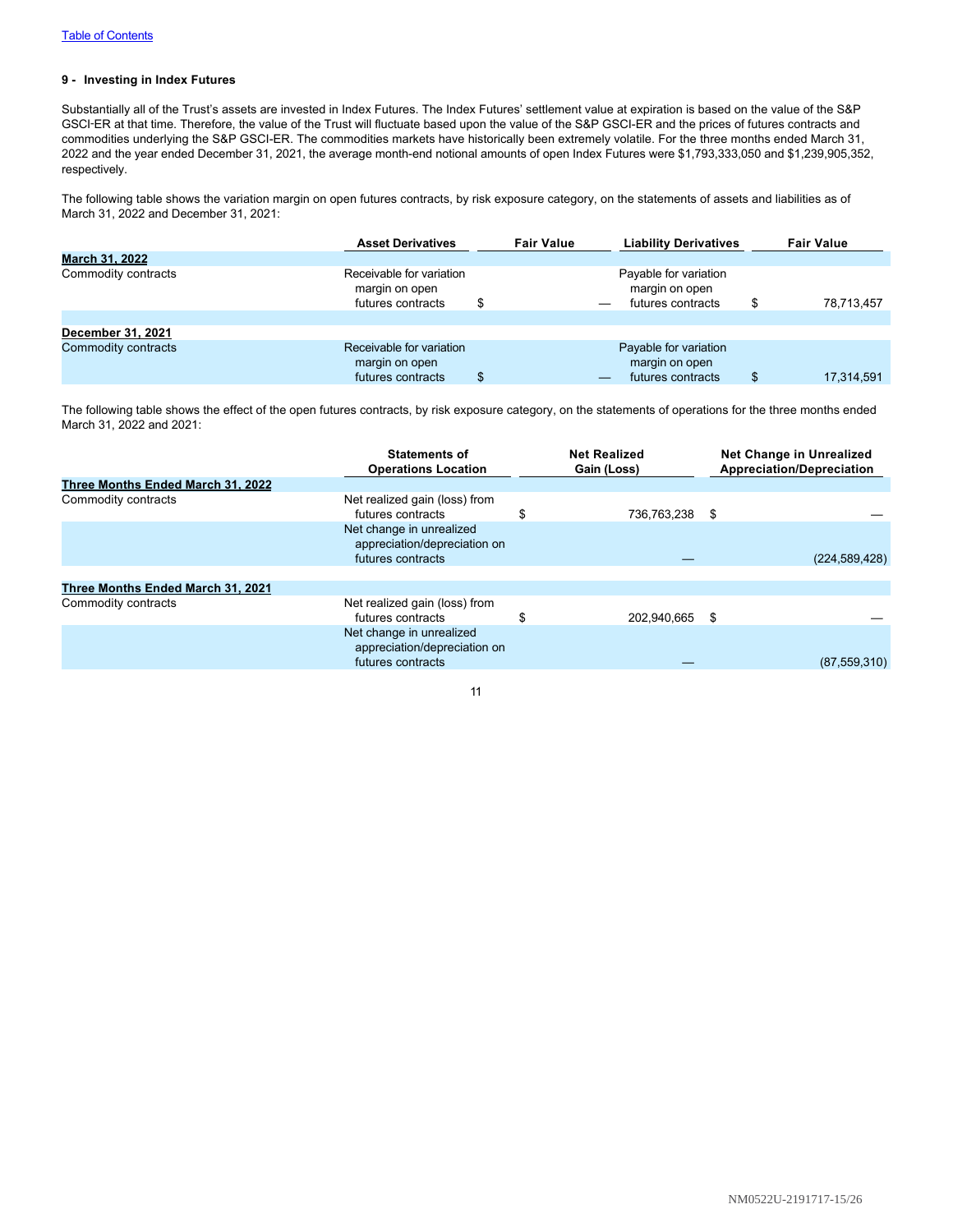## **10 -Investment Valuation**

FASB Accounting Standards Codification Topic 820, *Fair Value Measurements and Disclosures*, defines fair value as the price the Trust would receive to sell an asset or pay to transfer a liability in an orderly transaction between market participants at the measurement date. The Trust's policy is to value its investments at fair value.

Investments in Index Futures are measured at fair value on the basis of that day's settlement price for Index Futures as announced by the applicable Exchange. If there is no announced settlement price for a particular Index Futures contract on a Business Day, the Trustee uses the most recently announced settlement price unless the Trustee, in consultation with the Sponsor, determines that such price is inappropriate as a basis for valuation.

U.S. Treasury bills are valued at the last available bid price received from independent pricing services. In determining the value of a fixed income investment, pricing services may use certain information with respect to transactions in such investments, quotations from dealers, pricing matrixes, market transactions in comparable investments, various relationships observed in the market between investments and calculated yield measures.

Various inputs are used in determining the fair value of financial instruments. Inputs may be based on independent market data ("observable inputs") or they may be internally developed ("unobservable inputs"). These inputs are categorized into a disclosure hierarchy consisting of three broad levels for financial reporting purposes. The level of a value determined for a financial instrument within the fair value hierarchy is based on the lowest level of any input that is significant to the fair value measurement in its entirety. The three levels of the fair value hierarchy are as follows:

- Level 1 Unadjusted quoted prices in active markets for identical assets or liabilities;
- Level 2 Inputs other than quoted prices included within Level 1 that are observable for the asset or liability either directly or indirectly, including quoted prices for similar assets or liabilities in active markets, quoted prices for identical or similar assets or liabilities in markets that are not considered to be active, inputs other than quoted prices that are observable for the asset or liability, and inputs that are derived principally from or corroborated by observable market data by correlation or other means; and
- Level 3 Unobservable inputs that are unobservable for the asset or liability, including the Trust's assumptions used in determining the fair value of investments.

Fair value pricing could result in a difference between the prices used to calculate the Trust's net asset value and the prices used by the Trust's underlying index, which in turn could result in a difference between the Trust's performance and the performance of the Trust's underlying index.

The following table summarizes the value of each of the Trust's investments by the fair value hierarchy levels as of March 31, 2022 and December 31, 2021:

| Level 1 |             | Level 2 |                          | Level 3 |                          | Total |               |
|---------|-------------|---------|--------------------------|---------|--------------------------|-------|---------------|
|         |             |         |                          |         |                          |       |               |
|         | 187,582,507 |         | $\overline{\phantom{0}}$ | - \$    |                          |       | 187,582,507   |
|         |             |         | 2,185,575,765            |         |                          |       | 2,185,575,765 |
|         |             |         |                          |         |                          |       |               |
|         |             |         |                          |         |                          |       |               |
|         | 37,006,921  |         |                          | - \$    |                          |       | 37,006,921    |
|         |             |         | 1,498,384,543            |         |                          |       | 1,498,384,543 |
|         |             |         |                          |         | $\overline{\phantom{0}}$ |       |               |

(a) Shown at the unrealized appreciation (depreciation) on the contracts.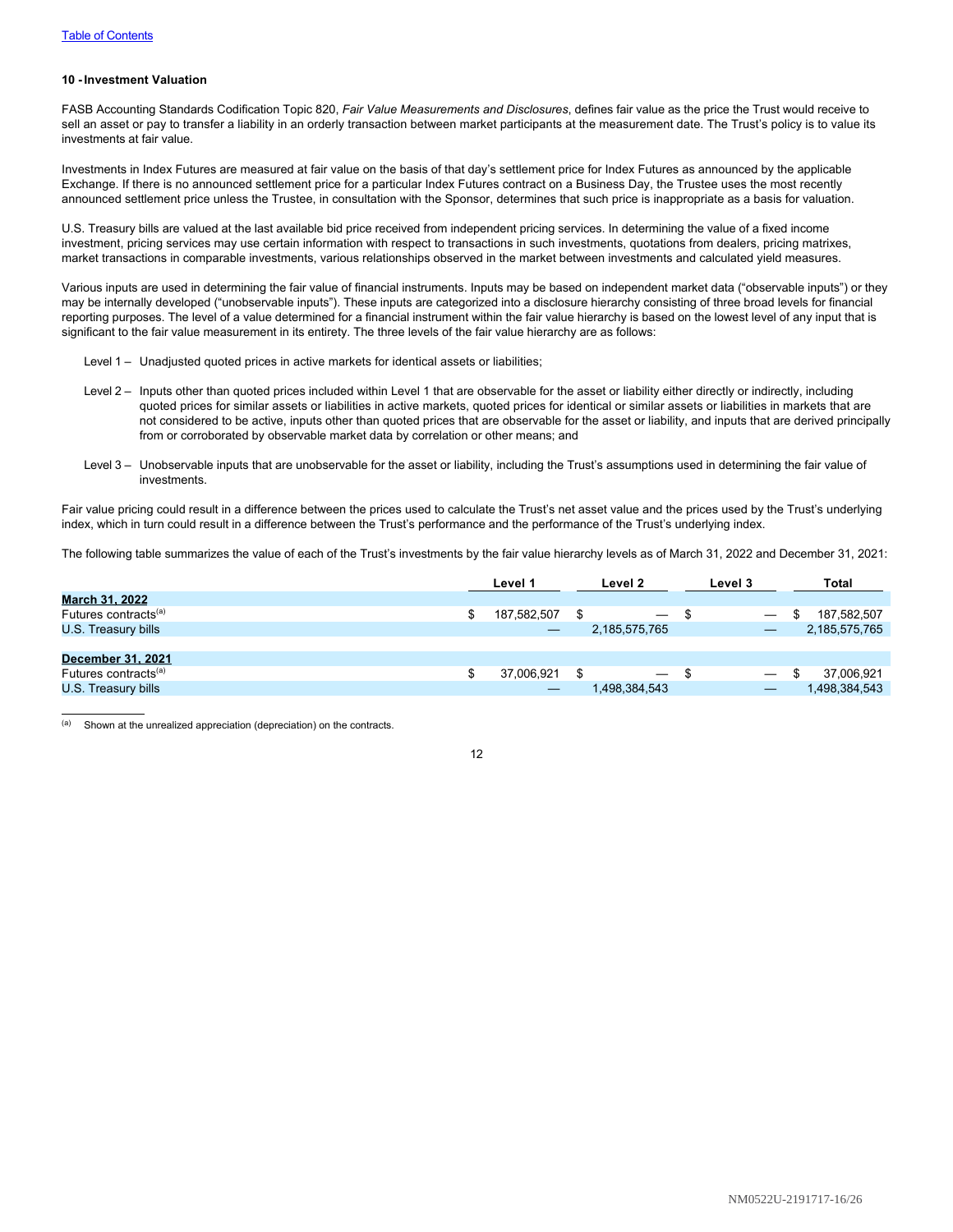## <span id="page-16-0"></span>**Item 2. Management**'**s Discussion and Analysis of Financial Condition and Results of Operations**

*This information should be read in conjunction with the financial statements and notes to financial statements included in Item 1 of Part I of this Form 10*‑*Q. The discussion and analysis that follows may contain statements that relate to future events or future performance. In some cases, such forward*‑*looking statements can be identified by terminology such as "may," "should," "could," "expect," "plan," "anticipate," "believe," "estimate," "predict," "potential" or the negative of these terms or other comparable terminology. These statements are only predictions. Actual events or results may differ materially. These statements are based upon certain assumptions and analyses made by the Sponsor on the basis of its perception of historical trends, current conditions and expected future developments, as well as other factors it believes are appropriate in the circumstances. Whether or not actual results and developments will conform to the Sponsor's expectations and predictions, however, is subject to a number of risks and uncertainties, including the special considerations discussed below, general economic, market and business conditions, changes in laws or regulations, including those concerning taxes, made by governmental authorities or regulatory bodies, and other world economic and political developments. Although the Sponsor does not make forward looking statements unless it believes it has a reasonable basis for doing so, the Sponsor cannot guarantee their accuracy. Except as required by applicable disclosure laws, none of the Trust, the Sponsor, the Advisor, the Trustee or the Delaware Trustee is under a duty to update any of the forward*‑*looking statements to conform such statements to actual results or to a change in expectations or predictions.*

#### **Introduction**

The iShares S&P GSCI™ Commodity-Indexed Trust (the "Trust") is a Delaware statutory trust that issues units of beneficial interest ("Shares") representing fractional undivided beneficial interests in its net assets. The Trust holds long positions in exchange-traded index futures contracts of various expirations, ("Index Futures") on the S&P GSCI™ Excess Return Index (the "S&P GSCI-ER"), together with cash, U.S. Treasury securities or other short-term securities and similar securities that are eligible as margin deposits for the Trust's Index Futures positions, referred to as "Collateral Assets." The Index Futures held by the Trust are listed on the Chicago Mercantile Exchange (the "CME"). The Trust seeks to track the results of a fully collateralized investment in futures contracts on an index composed of a diversified group of commodities futures. The Trust seeks to track the investment returns of the S&P GSCI™ Total Return Index (the "Index") before payment of the Trust's expenses and liabilities.

iShares Delaware Trust Sponsor LLC, a Delaware limited liability company, is the sponsor of the Trust (the "Sponsor"). BlackRock Institutional Trust Company, N.A. is the "Trustee" of the Trust. The Trust is a commodity pool, as defined in the Commodity Exchange Act (the "CEA") and the applicable regulations of the Commodity Futures Trading Commission (the "CFTC"), and is operated by the Sponsor, a commodity pool operator registered with the CFTC. BlackRock Fund Advisors (the "Advisor"), an indirect subsidiary of BlackRock, Inc., serves as the commodity trading advisor of the Trust and is registered with the CFTC. The Trust is not an investment company registered under the Investment Company Act of 1940, as amended. The Trust has delegated day-to-day administration of the Trust to the Trustee. The Trustee has delegated certain day-to-day administrative functions of the Trustee to State Street Bank and Trust Company (the "Trust Administrator"). Wilmington Trust Company, a Delaware trust company, serves as the "Delaware Trustee" of the Trust.

The Trust intends to offer Shares on a continuous basis. The Trust issues and redeems Shares only in one or more blocks of 50,000 Shares ("Baskets"). Only institutions that enter into an agreement with the Trust to become "Authorized Participants" may purchase or redeem Baskets, in exchange for Index Futures and Collateral Assets with an aggregate value equal to the net asset value per Share, or "NAV" of the Shares being purchased or redeemed.

Owners of beneficial interests in Shares ("Shareholders") who are not Authorized Participants have no right to redeem their Shares. In order to liquidate their investment in the Shares, Shareholders who are not Authorized Participants must generally sell their Shares in the secondary market, assuming that demand for their Shares exists. The price obtained by the Shareholders for the Shares may be less than the NAV of those Shares.

Shares of the Trust trade on NYSE Arca, Inc. ("NYSE Arca") under the ticker symbol GSG.

#### **Valuation of Index Futures**; **Computation of the Trust**'**s Net Asset Value**

The Sponsor has the exclusive authority to determine the net asset value of the Trust and the NAV, which it has delegated to the Trustee under the Trust Agreement. The Trustee determines the net asset value of the Trust and the NAV as of 4:00 p.m. (New York time), on each Business Day on which NYSE Arca is open for regular trading, as soon as practicable after that time. A "Business Day" is a day (1) on which none of the following occurs: (a) NYSE Arca is closed for regular trading, (b) the Exchange is closed for regular trading or (c) the Federal Reserve wire transfer system is closed for cash wire transfers, or (2) that the Trustee determines that it is able to conduct business.

The Trustee values the Trust's long positions in Index Futures on the basis of that day's settlement prices for the Index Futures held by the Trust as announced by the applicable Exchange. The value of the Trust's positions in any particular Index Futures contract equals the product of (1) the number of such Index Futures contracts owned by the Trust, (2) the settlement price of such Index Futures contract on the date of calculation and (3) the multiplier of such Index Futures contract. If there is no announced settlement price for a particular Index Futures contract on a Business Day, the Trustee uses the most recently announced settlement price unless the Trustee, in consultation with the Sponsor, determines that such price is inappropriate as a basis for valuation. The daily settlement price for each Index Futures contract currently held by the Trust is established on each trading day, generally at 2:40 p.m. (New York time), by the CME Group Inc., and its designed contract markets, including the CME, CBOT (Board of Trade of the City of Chicago, Inc.), NYMEX (New York Mercantile Exchange), COMEX and KCBT (the "CME Group") staff.

The Trustee values all other holdings of the Trust at (1) its current market value, if quotations for such property are readily available or (2) its fair value, as reasonably determined by the Trustee, if the current market value cannot be determined.

Once the value of the Index Futures, Collateral Assets of the Trust and interest earned on the Trust's Collateral Assets has been determined, the Trustee subtracts all accrued expenses and liabilities of the Trust as of the time of calculation in order to calculate the net asset value of the Trust.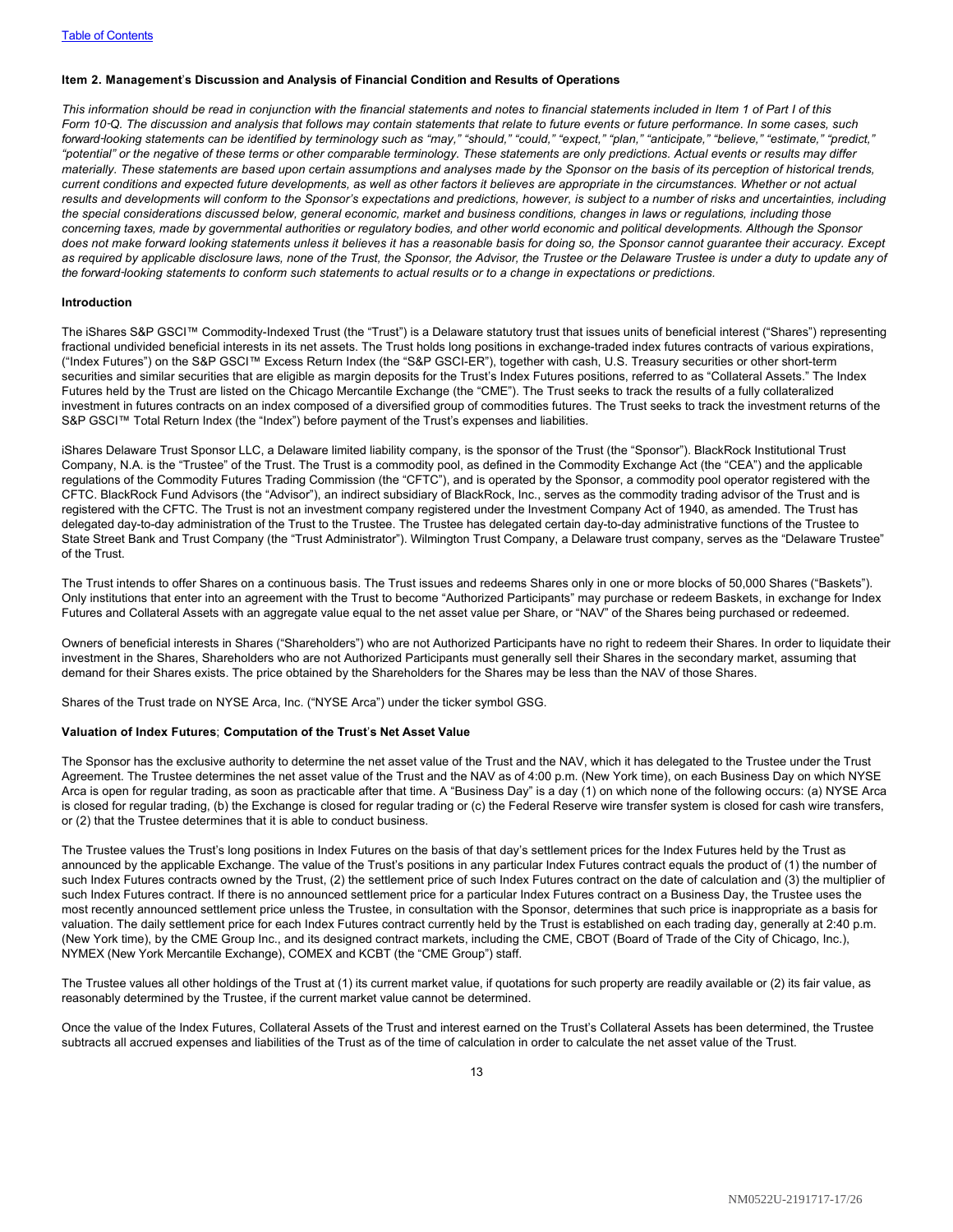Once the net asset value of the Trust has been calculated, the Trustee determines the NAV by dividing the net asset value of the Trust by the number of Shares outstanding at the time the calculation is made. Any changes to the NAV that may result from creation and redemption activity are not reflected in the NAV calculations for purposes of the Trust's operations until the Business Day following the Business Day on which they occur, but are reflected in the Trust's financial statements as of such first Business Day. Creation and redemption orders received after 2:40 p.m. (New York time) are not deemed to be received, and the related creation or redemption will not be deemed to occur, until the following Business Day. Subject to the approval of the Trustee, Baskets may be created solely for cash, but the related creation orders will be deemed received as of the following Business Day unless received by 10:00 a.m. (New York time). Orders are expected to settle by 11:00 a.m. (New York time) on the Business Day following the Business Day on which such orders are deemed to be received.

#### **Results of Operations**

#### *The Quarter Ended March 31, 2022*

The Trust's net asset value increased from \$1,431,810,115 at December 31, 2021 to \$2,141,840,845 at March 31, 2022. The increase in the Trust's net asset value resulted primarily from a net increase in net assets resulting from operations. The Trust's net asset value also benefited from an increase in the number of outstanding Shares, which rose from 83,750,000 Shares at December 31, 2021 to 94,400,000 Shares at March 31, 2022, a consequence of 18,600,000 Shares (372 Baskets) being created and 7,950,000 Shares (159 Baskets) being redeemed during the quarter.

The 32.69% increase in the NAV from \$17.10 at December 31, 2021 to \$22.69 at March 31, 2022 is directly related to the 33.03% increase in the settlement price for the Index Futures. The NAV increased slightly less than the settlement price for the Index Futures on a percentage basis due to the Sponsor's fees and brokerage commissions.

The net increase in net assets resulting from operations for the quarter ended March 31, 2022 was \$508,785,102, resulting from a net realized and unrealized gain of \$512,206,664, offset by a net investment loss of \$3,421,562. For the quarter ended March 31, 2022, the Trust had a net realized and unrealized gain of \$32,854 on short-term investments and a net realized and unrealized gain of \$512,173,810 on futures contracts. Other than the Sponsor's fees of \$3,459,826 and brokerage commissions and fees of \$409,606, the Trust had no expenses during the quarter.

#### **Liquidity and Capital Resources**

The Trust's assets as of March 31, 2022 consist of Index Futures and Collateral Assets used to satisfy applicable margin requirements for those Index Futures positions. The Trust does not anticipate any further need for liquidity, because creations and redemptions of Shares generally occur in-kind and ordinary expenses are met by cash on hand. Interest earned on the assets posted as collateral is paid to the Trust and is used to pay the Sponsor's fees and purchase additional Index Futures and Collateral Assets, or, in the discretion of the Sponsor, distributed to Shareholders. In exchange for a fee based on the net asset value of the Trust, the Sponsor has assumed most of the ordinary expenses incurred by the Trust. In the case of an extraordinary expense and/or insufficient interest income to cover ordinary expenses, however, the Trust could be forced to liquidate its positions in Index Futures and Collateral Assets to pay such expenses. As of March 31, 2022, the market for Index Futures had not developed significant liquidity and the Trust represented substantially all of the long-side open interest in Index Futures. In addition, it is expected that Goldman Sachs & Co. LLC or its accountholders may represent, directly or indirectly, a substantial portion of the short-side interest in such market. The existence of such a limited number of market participants could cause or exacerbate losses to the Trust if the Trust were required to liquidate its Index Futures positions.

The Sponsor is unaware of any other trends, demands, conditions or events that are reasonably likely to result in material changes to the Trust's liquidity needs.

Because the Trust trades Index Futures, its capital is at risk due to changes in the value of the Index Futures or other assets (market risk) or the inability of counterparties to perform (credit risk).

#### *Market Risk*

The Trust holds Index Futures positions and Collateral Assets to satisfy applicable margin requirements on those Index Futures positions. Because of this limited diversification of the Trust's assets, fluctuations in the value of the Index Futures are expected to directly affect the value of the Shares. The value of the Index Futures is expected to track generally the S&P GSCI-ER, although this correlation may not be exact. The S&P GSCI-ER, in turn, reflects the value of a diversified group of commodities. The Trust's exposure to market risk will be influenced by a number of factors, including the lack of liquidity of the Index Futures market and activities of other market participants.

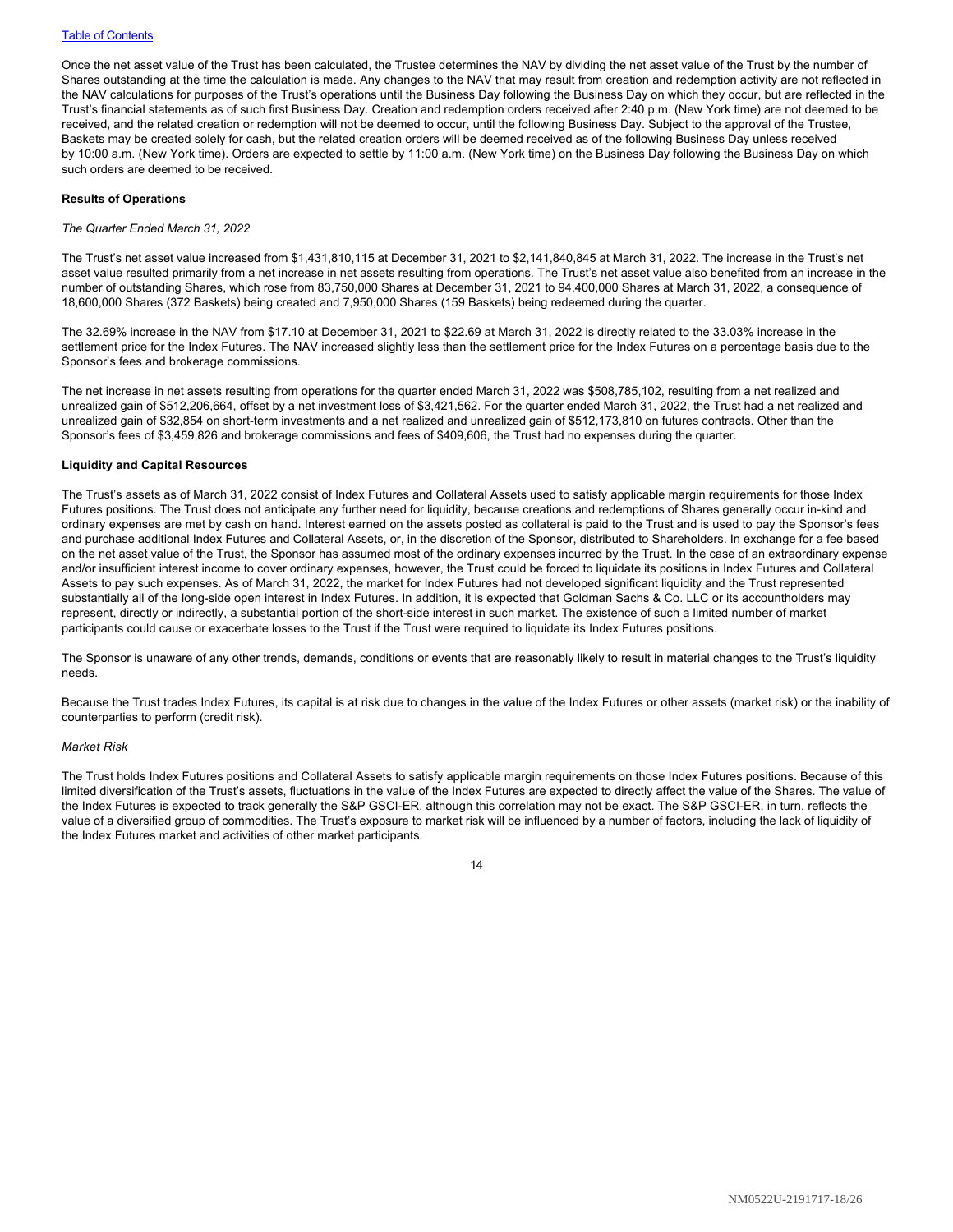#### *Credit Risk*

When the Trust purchases or holds Index Futures, it is exposed to the credit risk of a default by the CME's clearing house, which serves as the counterparty to each Index Futures position, and of a default by its futures commission merchant, or Clearing FCM. In the case of such a default, the Trust may be unable to recover amounts due to it on its Index Futures positions and Collateral Assets posted as margin. The Trust is also exposed to credit risk as a result of its ownership of U.S. Treasury bills.

#### **Off-Balance Sheet Arrangements and Contractual Obligations**

The Trust does not use and is not expected to use special purpose entities to facilitate off-balance sheet financing arrangements. The Trust does not have and is not expected to have loan guarantee arrangements or other off-balance sheet arrangements of any kind other than agreements entered into in the normal course of business, which may include indemnification provisions related to certain risks service providers undertake in performing services that are in the interest of the Trust. While the Trust's exposure under such indemnification provisions cannot be estimated, these general business indemnifications are not expected to have a material impact on the Trust's financial position.

#### **Critical Accounting Policies**

The financial statements and accompanying notes are prepared in accordance with accounting principles generally accepted in the United States of America. The preparation of these financial statements relies on estimates and assumptions that impact the Trust's financial position and results of operations. These estimates and assumptions affect the Trust's application of accounting policies. In addition, please refer to Note 2 to the financial statements of the Trust for further discussion of the Trust's accounting policies.

#### <span id="page-18-0"></span>**Item 3. Quantitative and Qualitative Disclosures About Market Risk**

#### *Quantitative Disclosure*

The Trust is exposed to commodity price risk through the Trust's holdings of Index Futures. The following table provides information about the Trust's futures contract positions, which are sensitive to changes in commodity prices. As of March 31, 2022, the Trust's open Index Futures positions (long) were as follows:

| Number of contracts:                 | 63.415          |
|--------------------------------------|-----------------|
| Expiration date:                     | June 2022       |
| Weighted-average price per contract: | 366.81          |
| Notional amount (fair value):        | \$2,138,569,411 |

The notional amount is calculated using the settlement price for the Index Futures on the CME on March 31, 2022, which was \$337.23 per contract, and the \$100 multiplier applicable under the contract terms.

The Trust has non-trading market risk as a result of investing in short-term U.S. Treasury bills and such market risk is expected to be immaterial.

#### *Qualitative Disclosure*

As described herein, the Trust seeks to track the results of a fully collateralized investment in futures contracts on an index composed of a diversified group of commodities futures. The Trust seeks to track the investment returns of the Index before payment of the Trust's expenses and liabilities. The Index itself is intended to reflect the performance of a diversified group of physical commodities, including energy commodities, precious and industrial metal commodities, agricultural commodities and livestock commodities. The Trust obtains this exposure to commodity prices through the Trust's Index Futures positions. As a result, fluctuations in the value of the Trust's Index Futures are expected to directly affect the value of the Shares.

The Trust will not engage in any activities designed to obtain a profit from, or ameliorate losses caused by, changes in the level of the Index or the S&P GSCI-ER, or the value of any Collateral Assets. The Trust's exposure to market risk may be influenced by a number of factors, including the lack of liquidity of the Index Futures market and activities of other market participants.

#### <span id="page-18-1"></span>**Item 4. Controls and Procedures**

The duly authorized officers of the Sponsor performing functions equivalent to those a principal executive officer and principal financial officer of the Trust would perform if the Trust had any officers, with the participation of the Trustee, have evaluated the effectiveness of the Trust's disclosure controls and procedures, and have concluded that the disclosure controls and procedures of the Trust were effective as of the end of the period covered by this report to provide reasonable assurance that information required to be disclosed in the reports that the Trust files or submits under the Securities Exchange Act of 1934, as amended, is recorded, processed, summarized and reported, within the time periods specified in the applicable rules and forms, and that it is accumulated and communicated to the duly authorized officers of the Sponsor performing functions equivalent to those a principal executive officer and principal financial officer of the Trust would perform if the Trust had any officers, as appropriate to allow timely decisions regarding required disclosure.

There are inherent limitations to the effectiveness of any system of disclosure controls and procedures, including the possibility of human error and the circumvention or overriding of the controls and procedures.

There were no changes in the Trust's internal control over financial reporting that occurred during the period covered by this report that have materially affected, or are reasonably likely to materially affect, the Trust's internal control over financial reporting.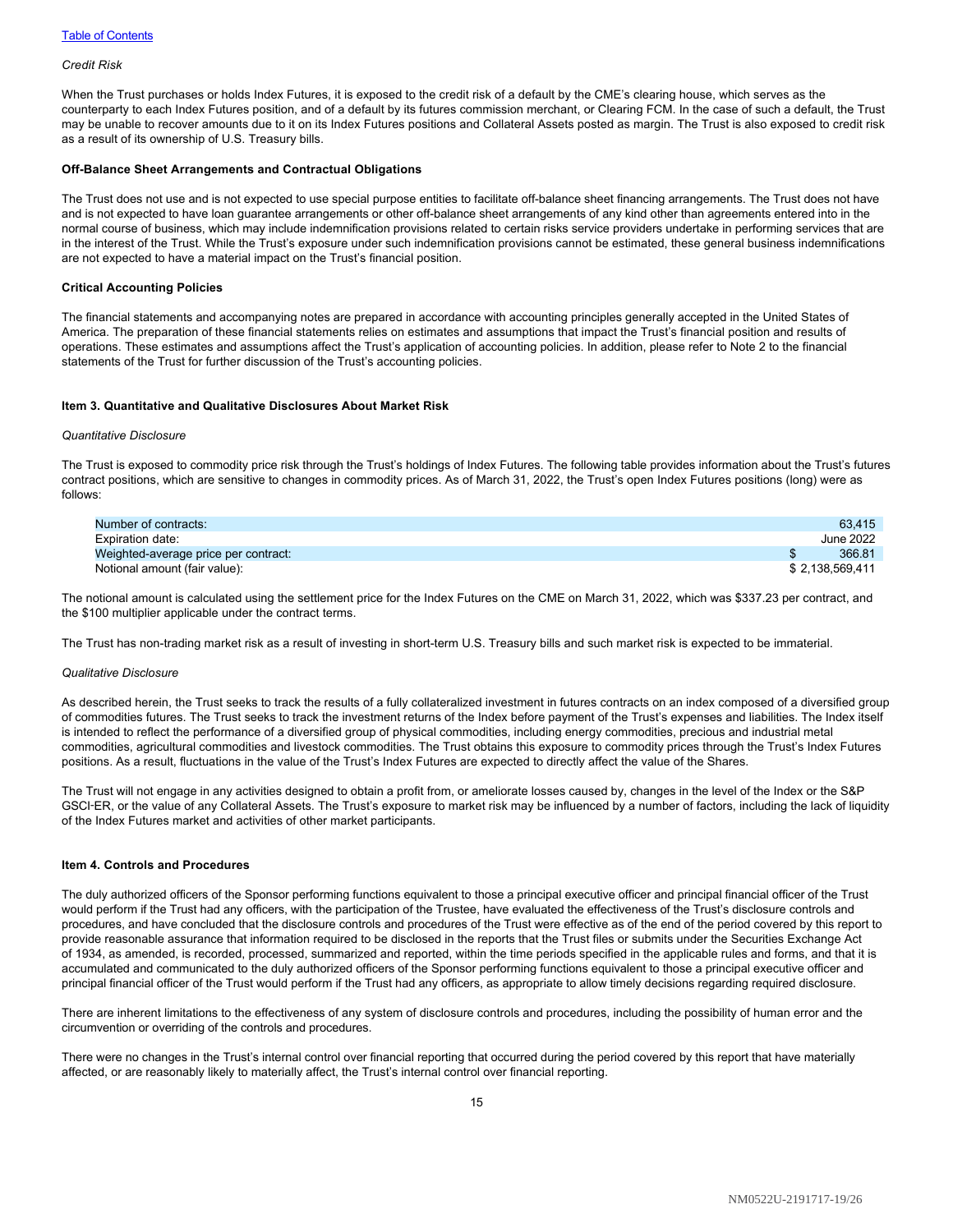## <span id="page-19-1"></span><span id="page-19-0"></span>**Item 1. Legal Proceedings**

None.

## <span id="page-19-2"></span>**Item 1A. Risk Factors**

There have been no material changes to the Risk Factors last reported under Part I, Item 1A of the registrant's Annual Report on Form 10-K for the year ended December 31, 2021, filed with the Securities and Exchange Commission on March 1, 2022, except for the following:

(1) A risk factor entitled "Russia's invasion of Ukraine, and sanctions brought by the United States and other countries against Russia, have resulted in significant disruptions and increased volatility in the markets for certain commodities, including energy, precious metals, agriculture and other sectors" is added as follows:

Russia launched a large-scale invasion of Ukraine on February 24, 2022. Among other things, the conflict has led to disruptions and increased volatility in the markets for certain commodities, including energy, precious metals, agriculture and other sectors. The United States, other countries and certain international organizations have imposed broad ranging economic sanctions on Russia and certain Russian corporations and individuals. In March 2022, the United States announced that it would ban imports of oil, natural gas and coal from Russia. The impact of this announcement on commodities and futures prices, as well as the extent and duration of the military action, resulting sanctions and associated market disruptions, are impossible to predict and depend on a number of factors. The impact of these events or any related developments could be significant and may have a severe adverse effect on the performance of the Index and the value of the Shares.

(2) A risk factor entitled "The Trust relies on the information and technology systems of the Custodian, the Trustee and, to a lesser degree, the Sponsor, which could be adversely affected by information systems interruptions, cybersecurity attacks or other disruptions which could have a material adverse effect on our record keeping and operations" is added as follows:

The Trustee, the Trust Administrator, the Advisor, the Clearing FCM and, to a lesser degree, the Sponsor, depend upon information technology infrastructure, including network, hardware and software systems to conduct their business as it relates to the Trust. A cybersecurity incident, or a failure to protect their computer systems, networks and information against cybersecurity threats, could result in loss or unintended disclosure of information or loss or theft of the Trust assets, and could adversely impact the ability of the Trust's service providers to conduct their business, including their business on behalf of the Trust. Despite implementation of network and other cybersecurity measures, these security measures may not be adequate to protect against all cybersecurity threats.

### <span id="page-19-3"></span>**Item 2. Unregistered Sales of Equity Securities and Use of Proceeds**

a) None.

b) Not applicable.

c) 7,950,000 Shares (159 Baskets) were redeemed during the quarter ended March 31, 2022.

| Period               | <b>Total Number of Shares</b><br>Redeemed |   | <b>Average Price Per Share</b> |
|----------------------|-------------------------------------------|---|--------------------------------|
|                      |                                           |   |                                |
| 01/01/22 to 01/31/22 | 1.850.000                                 |   | 17.45                          |
| 02/01/22 to 02/28/22 | 600.000                                   |   | 20.10                          |
| 03/01/22 to 03/31/22 | 5.500.000                                 |   | 23.77                          |
| Total                | 7,950,000                                 | S | 22.03                          |

## <span id="page-19-4"></span>**Item 3. Defaults Upon Senior Securities**

None.

## <span id="page-19-5"></span>**Item 4. Mine Safety Disclosures**

Not applicable.

## <span id="page-19-6"></span>**Item 5. Other Information**

None.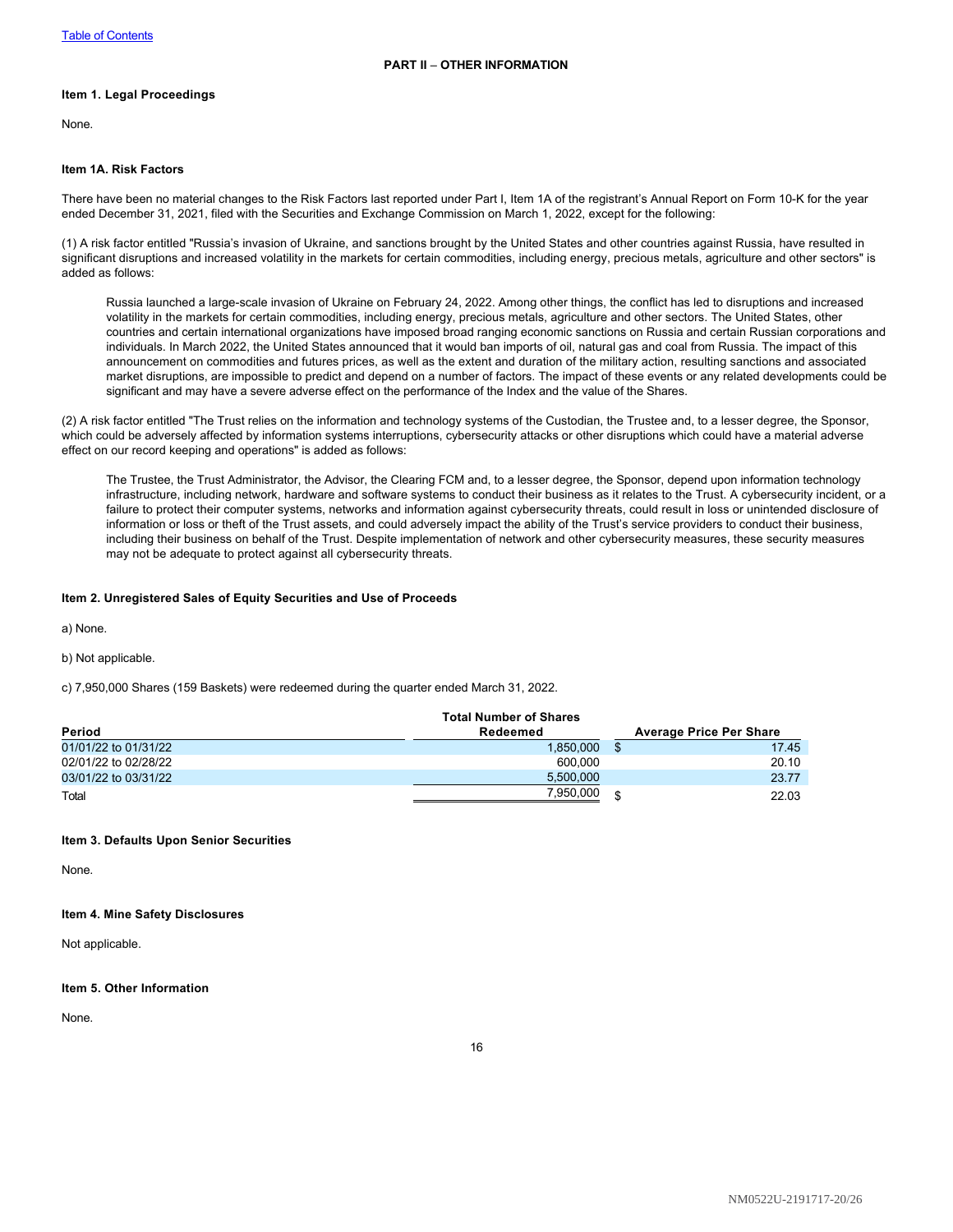## [Table of Contents](#page-2-0)

## <span id="page-20-0"></span>**Item 6. Exhibits**

| Exhibit No. | <b>Description</b>                                                                                                                                                                          |
|-------------|---------------------------------------------------------------------------------------------------------------------------------------------------------------------------------------------|
| 3.1         | Restated Certificate of Trust of iShares® S&P GSCI™ Commodity-Indexed Trust is incorporated by reference to Exhibit 3.1(i) of registrant's                                                  |
|             | Current Report on Form 8-K filed on May 9, 2007                                                                                                                                             |
| 4.1         | Fourth Amended and Restated Trust Agreement is incorporated by reference to Exhibit 4.1 of registrant's Current Report on Form 8-K filed<br>on April 1, 2022                                |
| 4.2         | Authorized Participant Agreement is incorporated by reference to Exhibit 4.2 of registrant's Current Report on Form 8-K filed on<br><b>November 29, 2013</b>                                |
| 10.1        | Investment Advisory Agreement is incorporated by reference to Exhibit 10.1 of registrant's Registration Statement No. 333-193156 filed on<br><b>January 2, 2014</b>                         |
| 10.2        | Sublicense Agreement is incorporated by reference to Exhibit 10.2 of registrant's Registration Statement No. 333-126810 filed on<br>May 26, 2006                                            |
| 10.3        | Futures and Options Account Agreement is incorporated by reference to Exhibit 10.3 of registrant's Registration<br>Statement No. 333-193156 filed on January 2, 2014                        |
| 10.4        | Master Services Agreement is incorporated by reference to Exhibit 10.4 of registrant's Registration Statement No. 333-254992 filed on                                                       |
|             | May 24, 2021                                                                                                                                                                                |
|             |                                                                                                                                                                                             |
| 10.5        | Service Module for Custodial Services is incorporated by reference to Exhibit 10.5 of registrant's Registration Statement No. 333-254992<br>filed on May 24, 2021                           |
| 10.6        | Service Module for Fund Administration and Accounting Services is incorporated by reference to Exhibit 10.6 of registrant 's Registration<br>Statement No. 333-254992 filed on May 24, 2021 |
| 10.7        | Control Agreement is incorporated by reference to Exhibit 10.7 of registrant's Post-Effective amendment No. 1 to Registration<br>Statement No. 333-193156 filed on April 2, 2014            |
| 31.1        | Certification by Principal Executive Officer Pursuant to Rule 13a-14(a) under the Securities Exchange Act of 1934, as amended                                                               |
| 31.2        | Certification by Principal Financial Officer Pursuant to Rule 13a-14(a) under the Securities Exchange Act of 1934, as amended                                                               |
| 32.1        | Certification by Principal Executive Officer Pursuant to 18 U.S.C. Section 1350, as Adopted Pursuant to Section 906 of the<br>Sarbanes-Oxley Act of 2002                                    |
| 32.2        | Certification by Principal Financial Officer Pursuant to 18 U.S.C. Section 1350, as Adopted Pursuant to Section 906 of the<br>Sarbanes-Oxley Act of 2002                                    |
| 101.INS     | Inline XBRL Instance Document - the instance document does not appear in the Interactive Data File because its XBRL tags are<br>embedded within the Inline XBRL document.                   |
| 101.SCH     | Inline XBRL Taxonomy Extension Schema Document                                                                                                                                              |
| 101.CAL     | Inline XBRL Taxonomy Extension Calculation Linkbase Document                                                                                                                                |
| 101.DEF     | Inline XBRL Taxonomy Extension Definition Linkbase Document                                                                                                                                 |
| 101.LAB     | Inline XBRL Taxonomy Extension Label Linkbase Document                                                                                                                                      |
| 101.PRE     | Inline XBRL Taxonomy Extension Presentation Linkbase Document                                                                                                                               |

104 Cover Page Interactive Data File included as Exhibit 101 (embedded within the Inline XBRL document)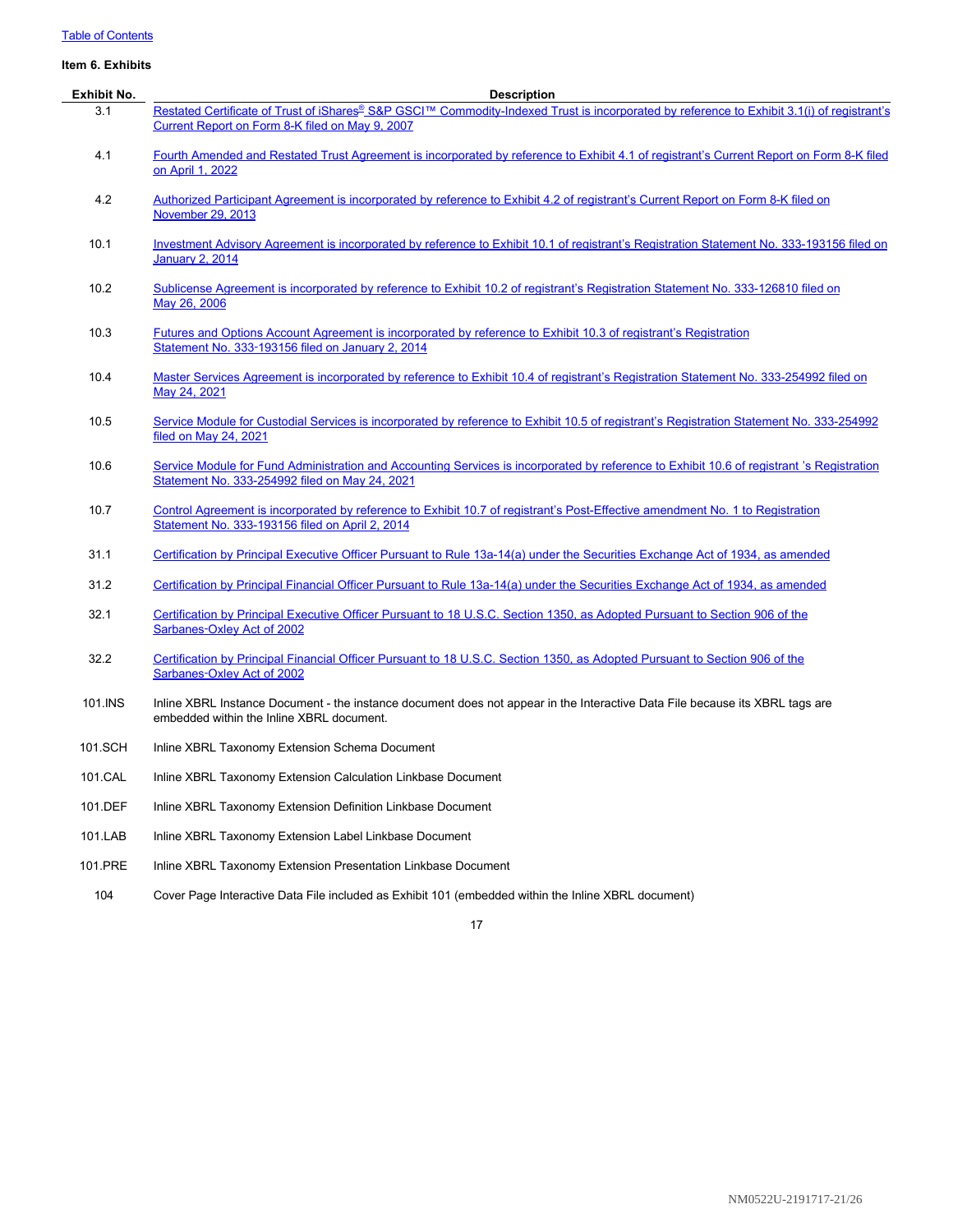## <span id="page-21-0"></span>**SIGNATURES**

Pursuant to the requirements of the Securities Exchange Act of 1934, the registrant has duly caused this report to be signed on its behalf by the undersigned in the capacities\* indicated, thereunto duly authorized.

iShares Delaware Trust Sponsor LLC, Sponsor of the iShares S&P GSCI™ Commodity-Indexed Trust (registrant)

/s/ Paul Lohrey **Paul Lohrey Director, President and Chief Executive Officer (Principal executive officer)**

Date: May 5, 2022

/s/ Trent Walker **Trent Walker Chief Financial Officer (Principal financial and accounting officer)**

Date: May 5, 2022

\* The registrant is a trust and the persons are signing in their respective capacities as officers of iShares Delaware Trust Sponsor LLC, the Sponsor of the registrant.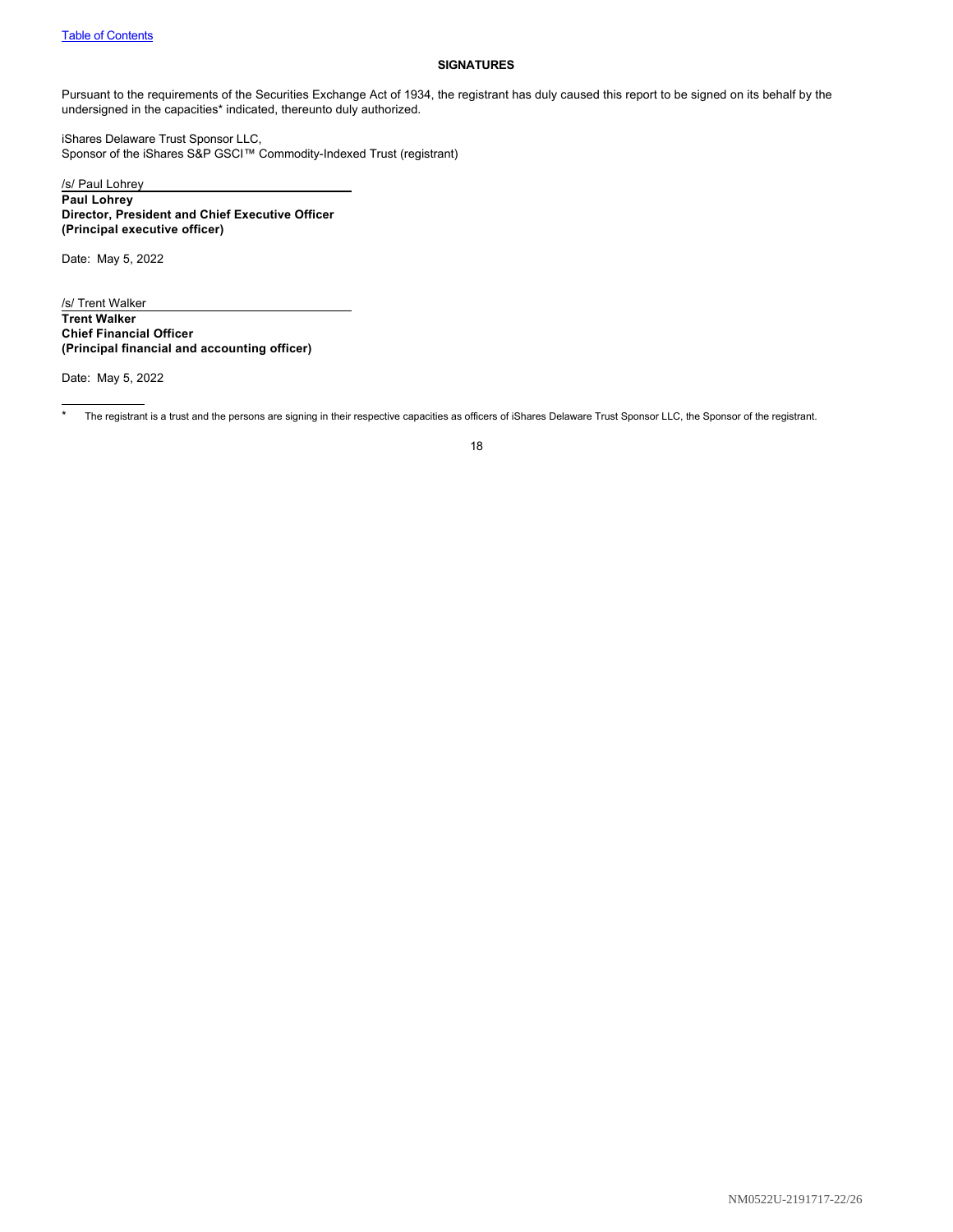#### **CERTIFICATION**

<span id="page-22-0"></span>I, Paul Lohrey, certify that:

- 1. I have reviewed this report on Form 10-Q of iShares S&P GSCI™ Commodity-Indexed Trust;
- 2. Based on my knowledge, this report does not contain any untrue statement of a material fact or omit to state a material fact necessary to make the statements made, in light of the circumstances under which such statements were made, not misleading with respect to the period covered by this report;
- 3. Based on my knowledge, the financial statements, and other financial information included in this report, fairly present in all material respects the financial condition, results of operations and cash flows of the registrant as of, and for, the periods presented in this report;
- 4. The registrant's other certifying officer and I are responsible for establishing and maintaining disclosure controls and procedures (as defined in Exchange Act Rules 13a-15(e) and 15d-15(e)) and internal control over financial reporting (as defined in Exchange Act Rules 13a-15(f) and 15d‑15(f)) for the registrant and have:
	- a) Designed such disclosure controls and procedures, or caused such disclosure controls and procedures to be designed under our supervision, to ensure that material information relating to the registrant, including its consolidated subsidiaries, is made known to us by others within those entities, particularly during the period in which this report is being prepared;
	- b) Designed such internal control over financial reporting, or caused such internal control over financial reporting to be designed under our supervision, to provide reasonable assurance regarding the reliability of financial reporting and the preparation of financial statements for external purposes in accordance with generally accepted accounting principles;
	- c) Evaluated the effectiveness of the registrant's disclosure controls and procedures and presented in this report our conclusions about the effectiveness of the disclosure controls and procedures, as of the end of the period covered by this report based on such evaluation; and
	- d) Disclosed in this report any change in the registrant's internal control over financial reporting that occurred during the registrant's most recent fiscal quarter (the registrant's fourth fiscal quarter in the case of an annual report) that has materially affected, or is reasonably likely to materially affect, the registrant's internal control over financial reporting; and
- 5. The registrant's other certifying officer and I have disclosed, based on our most recent evaluation of internal control over financial reporting, to the registrant's auditors and the audit committee of the registrant's board of directors (or persons performing the equivalent functions):
	- a) All significant deficiencies and material weaknesses in the design or operation of internal control over financial reporting which are reasonably likely to adversely affect the registrant's ability to record, process, summarize and report financial information; and
	- b) Any fraud, whether or not material, that involves management or other employees who have a significant role in the registrant's internal control over financial reporting.

Date: May 5, 2022

/s/ Paul Lohrey **Paul Lohrey President and Chief Executive Officer (Principal executive officer)**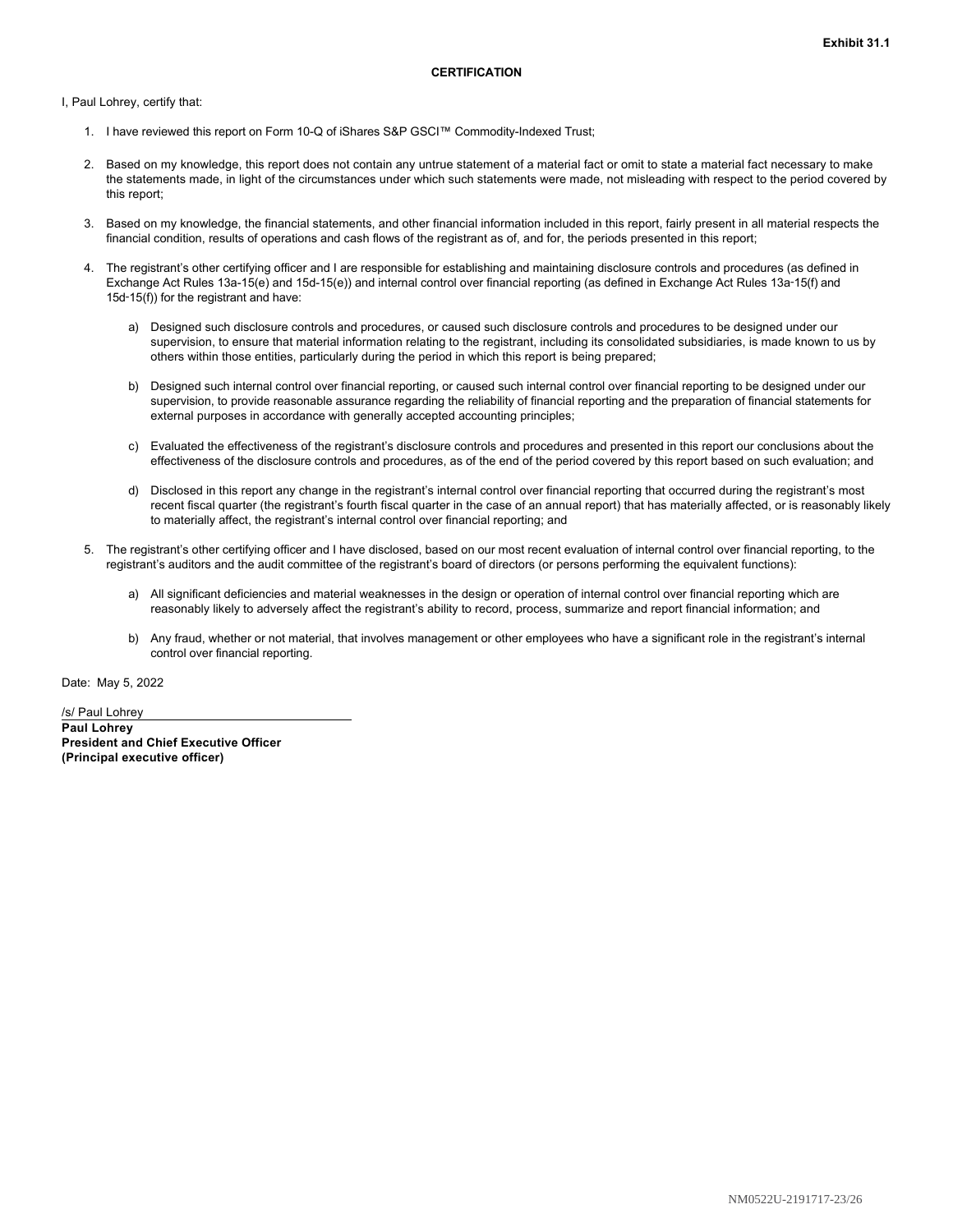#### **CERTIFICATION**

<span id="page-23-0"></span>I, Trent Walker, certify that:

- 1. I have reviewed this report on Form 10-Q of iShares S&P GSCI™ Commodity-Indexed Trust;
- 2. Based on my knowledge, this report does not contain any untrue statement of a material fact or omit to state a material fact necessary to make the statements made, in light of the circumstances under which such statements were made, not misleading with respect to the period covered by this report;
- 3. Based on my knowledge, the financial statements, and other financial information included in this report, fairly present in all material respects the financial condition, results of operations and cash flows of the registrant as of, and for, the periods presented in this report;
- 4. The registrant's other certifying officer and I are responsible for establishing and maintaining disclosure controls and procedures (as defined in Exchange Act Rules 13a-15(e) and 15d-15(e)) and internal control over financial reporting (as defined in Exchange Act Rules 13a-15(f) and 15d‑15(f)) for the registrant and have:
	- a) Designed such disclosure controls and procedures, or caused such disclosure controls and procedures to be designed under our supervision, to ensure that material information relating to the registrant, including its consolidated subsidiaries, is made known to us by others within those entities, particularly during the period in which this report is being prepared;
	- b) Designed such internal control over financial reporting, or caused such internal control over financial reporting to be designed under our supervision, to provide reasonable assurance regarding the reliability of financial reporting and the preparation of financial statements for external purposes in accordance with generally accepted accounting principles;
	- c) Evaluated the effectiveness of the registrant's disclosure controls and procedures and presented in this report our conclusions about the effectiveness of the disclosure controls and procedures, as of the end of the period covered by this report based on such evaluation; and
	- d) Disclosed in this report any change in the registrant's internal control over financial reporting that occurred during the registrant's most recent fiscal quarter (the registrant's fourth fiscal quarter in the case of an annual report) that has materially affected, or is reasonably likely to materially affect, the registrant's internal control over financial reporting; and
- 5. The registrant's other certifying officer and I have disclosed, based on our most recent evaluation of internal control over financial reporting, to the registrant's auditors and the audit committee of the registrant's board of directors (or persons performing the equivalent functions):
	- a) All significant deficiencies and material weaknesses in the design or operation of internal control over financial reporting which are reasonably likely to adversely affect the registrant's ability to record, process, summarize and report financial information; and
	- b) Any fraud, whether or not material, that involves management or other employees who have a significant role in the registrant's internal control over financial reporting.

Date: May 5, 2022

/s/ Trent Walker **Trent Walker Chief Financial Officer (Principal financial and accounting officer)**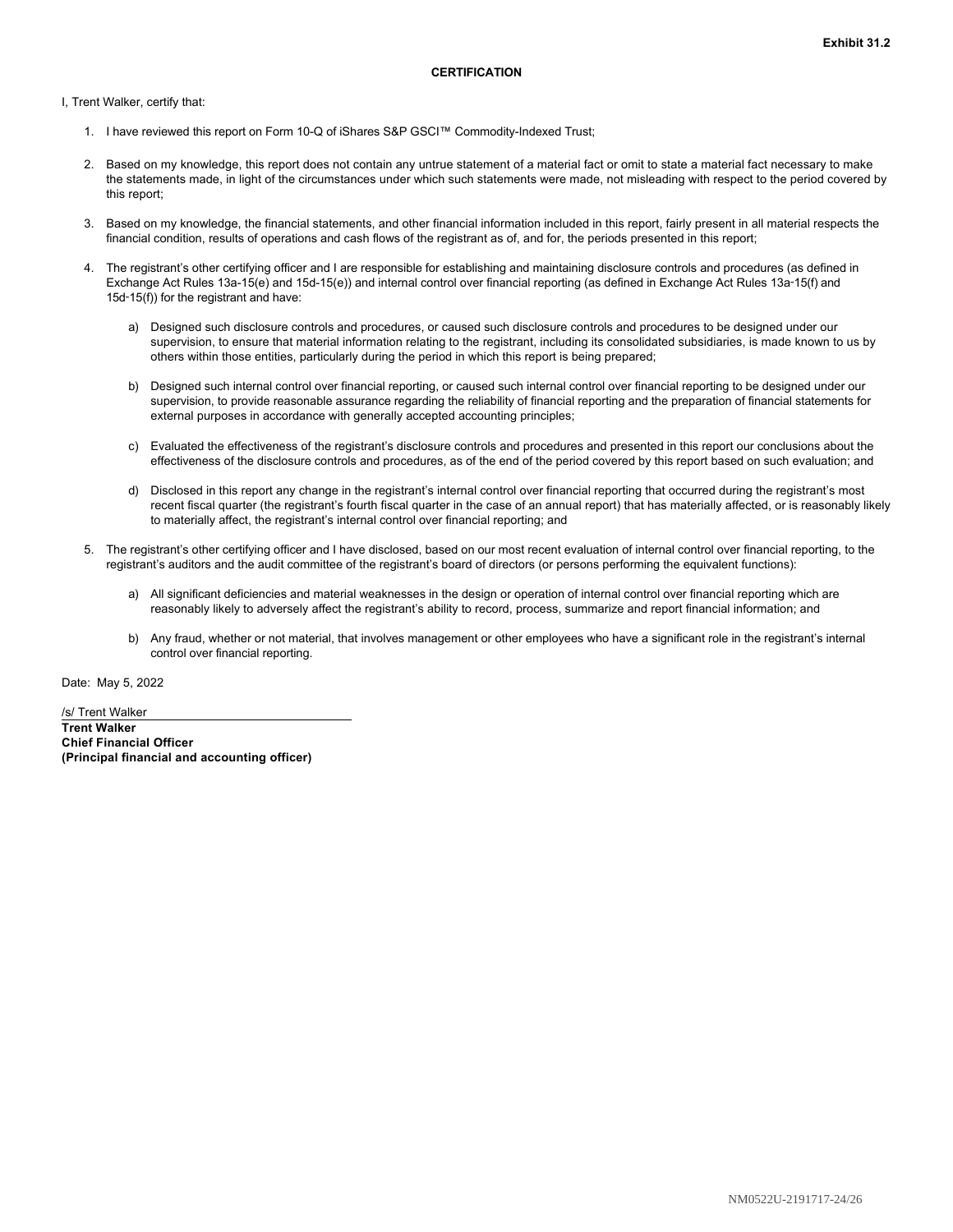#### <span id="page-24-0"></span>**Certification Pursuant to 18 U.S.C. Section 1350, as Adopted Pursuant to Section 906 of the Sarbanes-Oxley Act of 2002**

In connection with the Quarterly Report of iShares S&P GSCI™ Commodity-Indexed Trust (the "Trust") on Form 10-Q for the period ended March 31, 2022 as filed with the Securities and Exchange Commission on the date hereof (the "Report"), I, Paul Lohrey, Chief Executive Officer of iShares Delaware Trust Sponsor LLC, the Sponsor of the Trust, certify, pursuant to 18 U.S.C. Section 1350, as adopted pursuant to Section 906 of the Sarbanes-Oxley Act of 2002, that:

- 1. The Report fully complies with the requirements of section 13(a) or 15(d) of the Securities Exchange Act of 1934, as amended; and
- 2. The information contained in the Report fairly presents, in all material respects, the financial condition and results of operations of the Trust.

It is not intended that this statement be deemed to be filed for purposes of the Securities Exchange Act of 1934.

Date: May 5, 2022

/s/ Paul Lohrey **Paul Lohrey\* President and Chief Executive Officer (Principal executive officer)**

The registrant is a trust and Mr. Lohrey is signing in his capacity as an officer of iShares Delaware Trust Sponsor LLC, the Sponsor of the registrant.